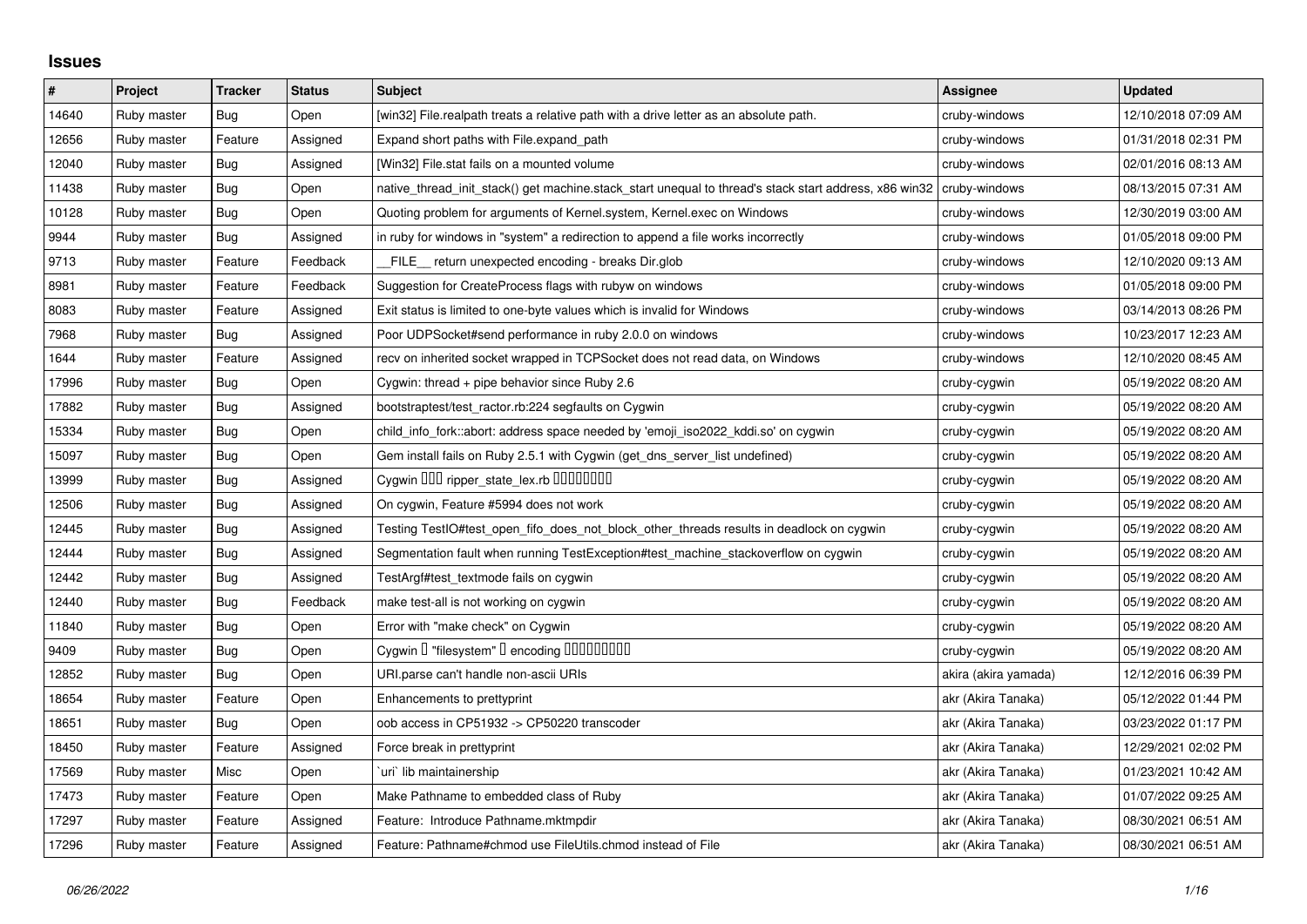| $\sharp$ | Project     | <b>Tracker</b> | <b>Status</b> | <b>Subject</b>                                                                              | <b>Assignee</b>                     | <b>Updated</b>      |
|----------|-------------|----------------|---------------|---------------------------------------------------------------------------------------------|-------------------------------------|---------------------|
| 17295    | Ruby master | Feature        | Assigned      | Feature: Create a directory and file with Pathname#touch                                    | akr (Akira Tanaka)                  | 09/28/2021 01:20 AM |
| 17294    | Ruby master | Feature        | Assigned      | Feature: Allow method chaining with Pathname#mkpath Pathname#rmtree                         | akr (Akira Tanaka)                  | 08/30/2021 06:52 AM |
| 17173    | Ruby master | Feature        | Open          | open-uri D ciphers DOODOO                                                                   | akr (Akira Tanaka)                  | 09/25/2020 09:17 AM |
| 17154    | Ruby master | Misc           | Open          | Update Pathname Documentation to Clarify Expected Behavior                                  | akr (Akira Tanaka)                  | 09/05/2020 01:18 PM |
| 16985    | Ruby master | Feature        | Open          | Improve `pp` for `Hash` and `String`                                                        | akr (Akira Tanaka)                  | 06/26/2020 09:51 AM |
| 16937    | Ruby master | Feature        | Assigned      | Add DNS over HTTP to Resolv                                                                 | akr (Akira Tanaka)                  | 12/10/2020 09:15 AM |
| 14922    | Ruby master | Feature        | Assigned      | Resolv getaddresses ignores AAAA records for IPv6                                           | akr (Akira Tanaka)                  | 11/13/2020 04:01 AM |
| 14066    | Ruby master | Feature        | Assigned      | Add CAA DNS RR on Resolv                                                                    | akr (Akira Tanaka)                  | 11/10/2017 06:50 AM |
| 13513    | Ruby master | <b>Bug</b>     | Assigned      | Resolv::DNS::Message.decode hangs after detecting truncation in UDP messages                | akr (Akira Tanaka)                  | 03/08/2021 11:35 PM |
| 13385    | Ruby master | Feature        | Open          | [PATCH] Make Resolv::DNS::Name validation similar to host and dig commands                  | akr (Akira Tanaka)                  | 06/16/2017 08:04 AM |
| 13047    | Ruby master | Feature        | Assigned      | Use String literal instead of `String#+` for multiline pretty-printing of multiline strings | akr (Akira Tanaka)                  | 02/22/2017 07:09 AM |
| 12497    | Ruby master | Feature        | Assigned      | GMP version of divmod may be slower                                                         | akr (Akira Tanaka)                  | 08/10/2016 03:11 AM |
| 11322    | Ruby master | Feature        | Assigned      | OpenUri: RuntimeError: HTTP redirection loop                                                | akr (Akira Tanaka)                  | 11/13/2020 03:52 AM |
| 11312    | Ruby master | Feature        | Open          | Add Resolv::DNS::Resource::IN::SPF                                                          | akr (Akira Tanaka)                  | 07/01/2015 03:26 AM |
| 11139    | Ruby master | Feature        | Feedback      | [PATCH] socket: support accept `sock_nonblock: (true false)'                                | akr (Akira Tanaka)                  | 07/02/2015 01:30 AM |
| 10637    | Ruby master | Feature        | Assigned      | Puppet orchestration on vagrant fails with Error: Non-HTTP proxy URI                        | akr (Akira Tanaka)                  | 09/23/2020 10:23 PM |
| 10580    | Ruby master | <b>Bug</b>     | Open          | TestProcess#test_deadlock_by_signal_at_forking fails on ARM                                 | akr (Akira Tanaka)                  | 12/30/2019 03:00 AM |
| 10459    | Ruby master | Feature        | Assigned      | [PATCH] rfc3339 method for Time                                                             | akr (Akira Tanaka)                  | 05/21/2015 08:14 AM |
| 10381    | Ruby master | Feature        | Feedback      | Pathname#mkdir_p, Pathname#makedirs DDDD                                                    | akr (Akira Tanaka)                  | 10/15/2014 04:27 AM |
| 10129    | Ruby master | Feature        | Assigned      | More descriptive error message for failed net/http requests                                 | akr (Akira Tanaka)                  | 01/05/2018 09:01 PM |
| 8445     | Ruby master | <b>Bug</b>     | Assigned      | IO.open and IO#set_enconding does not support :fallback option                              | akr (Akira Tanaka)                  | 06/14/2022 06:02 AM |
| 7412     | Ruby master | Feature        | Assigned      | Pathname#relative_path_from does not support mixed directory separators on windows          | akr (Akira Tanaka)                  | 01/05/2018 09:00 PM |
| 7362     | Ruby master | Feature        | Assigned      | Adding Pathname#start_with?                                                                 | akr (Akira Tanaka)                  | 12/25/2017 06:15 PM |
| 3608     | Ruby master | Feature        | Assigned      | Enhancing Pathname#each_child to be lazy                                                    | akr (Akira Tanaka)                  | 12/25/2017 06:14 PM |
| 2149     | Ruby master | Feature        | Feedback      | Pathname#include?                                                                           | akr (Akira Tanaka)                  | 03/15/2018 08:19 AM |
| 18459    | Ruby master | Feature        | Assigned      | IRB autocomplete dropdown colour options                                                    | aycabta (aycabta.)                  | 01/05/2022 02:15 AM |
| 15371    | Ruby master | Feature        | Assigned      | <b>IRB with ARGV</b>                                                                        | aycabta (aycabta .)                 | 02/14/2020 11:35 AM |
| 14917    | Ruby master | Misc           | Assigned      | Add RDoc documents to tar ball                                                              | aycabta (aycabta .)                 | 07/21/2018 09:29 AM |
| 13604    | Ruby master | Feature        | Assigned      | Exposing alternative interface of readline                                                  | aycabta (aycabta .)                 | 01/20/2020 05:34 AM |
| 9507     | Ruby master | Bug            | Open          | Ruby 2.1.0 is broken on ARMv5: tried to create Proc object without a block                  | charliesome (Charlie<br>Somerville) | 01/05/2018 09:00 PM |
| 10065    | Ruby master | Feature        | Feedback      | Make `gem env` command output valid YAML                                                    | drbrain (Eric Hodel)                | 07/20/2014 10:54 PM |
| 18639    | Ruby master | Feature        | Open          | Update Unicode data to Unicode Version 15.0.0                                               | duerst (Martin Dürst)               | 03/22/2022 07:38 PM |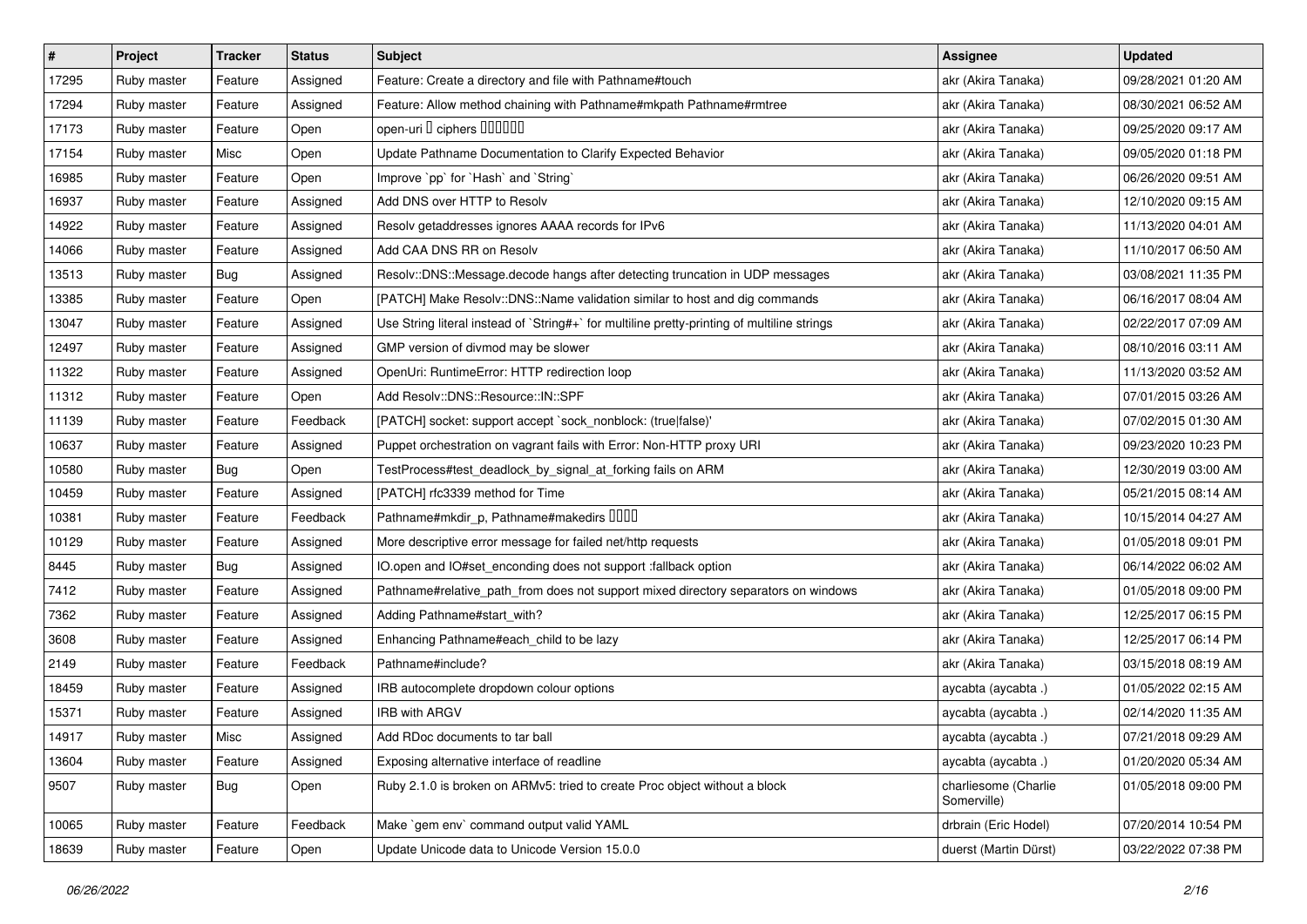| $\vert$ # | Project     | <b>Tracker</b> | <b>Status</b> | <b>Subject</b>                                                                                                                                                      | <b>Assignee</b>                   | <b>Updated</b>      |
|-----------|-------------|----------------|---------------|---------------------------------------------------------------------------------------------------------------------------------------------------------------------|-----------------------------------|---------------------|
| 18601     | Ruby master | Bug            | Open          | Invalid byte sequences in Big5 encodings                                                                                                                            | duerst (Martin Dürst)             | 02/23/2022 07:59 AM |
| 18337     | Ruby master | Bug            | Assigned      | Ruby allows zero-width characters in identifiers                                                                                                                    | duerst (Martin Dürst)             | 11/24/2021 09:13 AM |
| 17400     | Ruby master | Bug            | Open          | Incorrect character downcase for Greek Sigma                                                                                                                        | duerst (Martin Dürst)             | 12/17/2020 06:56 AM |
| 16842     | Ruby master | <b>Bug</b>     | Assigned      | inspect` prints the UTF-8 character U+0085 (NEXT LINE) verbatim even though it is not printable                                                                     | duerst (Martin Dürst)             | 02/26/2021 05:43 AM |
| 13671     | Ruby master | <b>Bug</b>     | Assigned      | Regexp with lookbehind and case-insensitivity raises RegexpError only on strings with certain<br>characters                                                         | duerst (Martin Dürst)             | 11/30/2021 04:42 AM |
| 7742      | Ruby master | Bug            | Open          | System encoding (Windows-1258) is not recognized by Ruby to convert back to UTF-8                                                                                   | duerst (Martin Dürst)             | 12/25/2017 06:15 PM |
| 6351      | Ruby master | <b>Bug</b>     | Assigned      | transcode table generator does not support multi characters of Unicode                                                                                              | duerst (Martin Dürst)             | 12/25/2017 06:15 PM |
| 17525     | Ruby master | Feature        | Open          | Implement Happy Eyeballs Version 2 (RFC8305) in Socket.tcp                                                                                                          | Glass saga (Masaki<br>Matsushita) | 06/16/2022 01:08 AM |
| 16476     | Ruby master | Feature        | Open          | Socket.getaddrinfo cannot be interrupted by Timeout.timeout                                                                                                         | Glass_saga (Masaki<br>Matsushita) | 06/16/2022 01:08 AM |
| 15628     | Ruby master | Feature        | Assigned      | init inetsock internal should fallback to IPv4 if IPv6 is unreachable                                                                                               | Glass_saga (Masaki<br>Matsushita) | 09/25/2020 05:42 AM |
| 13696     | Ruby master | Feature        | Open          | Add exchange and noreplace options to File.rename                                                                                                                   | Glass_saga (Masaki<br>Matsushita) | 12/01/2017 04:34 PM |
| 7148      | Ruby master | Feature        | Assigned      | Improved Tempfile w/o DelegateClass                                                                                                                                 | Glass_saga (Masaki<br>Matsushita) | 03/27/2019 09:51 AM |
| 2631      | Ruby master | Feature        | Assigned      | Allow IO#reopen to take a block                                                                                                                                     | Glass_saga (Masaki<br>Matsushita) | 05/24/2018 01:22 PM |
| 15408     | Ruby master | Feature        | Open          | Deprecate object_id and _id2ref                                                                                                                                     | headius (Charles Nutter)          | 03/19/2019 04:02 PM |
| 18790     | Ruby master | Bug            | Assigned      | cannot load such file -- digest (LoadError)                                                                                                                         | hsbt (Hiroshi SHIBATA)            | 06/06/2022 12:41 AM |
| 18666     | Ruby master | <b>Bug</b>     | Open          | No rule to make target 'yaml/yaml.h', needed by 'api.o'                                                                                                             | hsbt (Hiroshi SHIBATA)            | 03/29/2022 11:17 AM |
| 18614     | Ruby master | Bug            | Open          | Error (busy loop) in<br>TestGemCommandsSetupCommand#test destdir flag does not try to write to the default gem<br>home                                              | hsbt (Hiroshi SHIBATA)            | 03/17/2022 01:03 AM |
| 18571     | Ruby master | Feature        | Assigned      | Removed the bundled sources from release package after Ruby 3.2                                                                                                     | hsbt (Hiroshi SHIBATA)            | 03/28/2022 06:23 AM |
| 18567     | Ruby master | Bug            | Open          | Depending on default gems in stdlib gems when not needed considered harmful                                                                                         | hsbt (Hiroshi SHIBATA)            | 04/21/2022 04:45 PM |
| 18381     | Ruby master | Bug            | Assigned      | Default vs Bundled gems                                                                                                                                             | hsbt (Hiroshi SHIBATA)            | 12/15/2021 11:09 AM |
| 18355     | Ruby master | <b>Bug</b>     | Assigned      | require("pathname") within rack application chnages behaviors of Pathname methods, such as<br>absolute?(), when there are two versions of 'pathname' gem installed. | hsbt (Hiroshi SHIBATA)            | 11/30/2021 08:01 AM |
| 18169     | Ruby master | <b>Bug</b>     | Assigned      | Local copies of gemified libraries are being released out of sync with their gems                                                                                   | hsbt (Hiroshi SHIBATA)            | 02/25/2022 05:40 PM |
| 18068     | Ruby master | Misc           | Open          | Silence LoadError only if it is for rubygems itself                                                                                                                 | hsbt (Hiroshi SHIBATA)            | 08/08/2021 02:21 PM |
| 16963     | Ruby master | Feature        | Assigned      | Remove English.rb from Ruby 2.8/3.0                                                                                                                                 | hsbt (Hiroshi SHIBATA)            | 06/19/2020 09:48 AM |
| 16951     | Ruby master | <b>Bug</b>     | Assigned      | Consistently referer dependencies                                                                                                                                   | hsbt (Hiroshi SHIBATA)            | 06/17/2021 06:15 AM |
| 16013     | Ruby master | Misc           | Feedback      | Bundler                                                                                                                                                             | hsbt (Hiroshi SHIBATA)            | 10/17/2019 05:20 PM |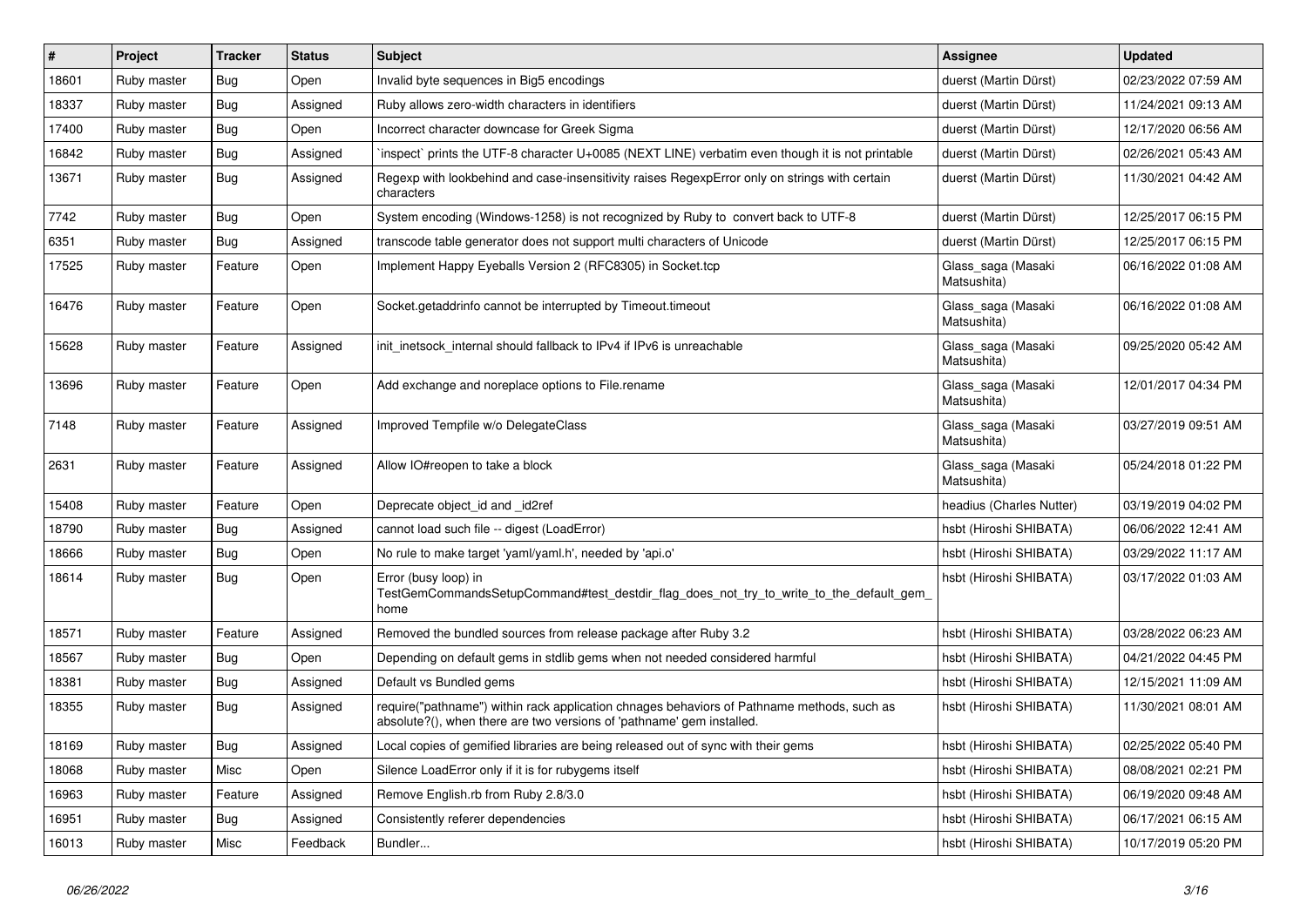| $\sharp$ | Project     | <b>Tracker</b> | <b>Status</b> | <b>Subject</b>                                                                     | <b>Assignee</b>             | <b>Updated</b>      |
|----------|-------------|----------------|---------------|------------------------------------------------------------------------------------|-----------------------------|---------------------|
| 16012    | Ruby master | Feature        | Assigned      | Add a (small) test-install suite?                                                  | hsbt (Hiroshi SHIBATA)      | 07/30/2019 08:13 AM |
| 15550    | Ruby master | <b>Bug</b>     | Assigned      | Windows - gem bin files - can't run from bash shell                                | hsbt (Hiroshi SHIBATA)      | 03/20/2019 01:05 AM |
| 15487    | Ruby master | Misc           | Assigned      | Clarify default gems maintanance policy                                            | hsbt (Hiroshi SHIBATA)      | 12/30/2018 08:42 PM |
| 15486    | Ruby master | Misc           | Feedback      | Default gems README.md                                                             | hsbt (Hiroshi SHIBATA)      | 03/11/2019 12:19 PM |
| 14737    | Ruby master | Feature        | Assigned      | Split default gems into separate directory structure                               | hsbt (Hiroshi SHIBATA)      | 09/02/2020 06:00 PM |
| 14679    | Ruby master | <b>Bug</b>     | Assigned      | StdLib gems should properly specify their dependencies                             | hsbt (Hiroshi SHIBATA)      | 04/11/2018 01:14 PM |
| 13534    | Ruby master | Feature        | Assigned      | Checking installation results of default gems                                      | hsbt (Hiroshi SHIBATA)      | 07/26/2018 02:16 AM |
| 13508    | Ruby master | Feature        | Assigned      | How remove/refactor code related mathn library.                                    | hsbt (Hiroshi SHIBATA)      | 12/25/2017 06:15 PM |
| 12639    | Ruby master | Feature        | Assigned      | Speed up require in RubyGems by 5x                                                 | hsbt (Hiroshi SHIBATA)      | 07/26/2018 02:12 AM |
| 10919    | Ruby master | Bug            | Assigned      | [gem install] installs multipe platforms                                           | hsbt (Hiroshi SHIBATA)      | 07/30/2019 07:44 AM |
| 10213    | Ruby master | <b>Bug</b>     | Feedback      | bundled gems ignored by make install                                               | hsbt (Hiroshi SHIBATA)      | 06/10/2022 09:55 AM |
| 9366     | Ruby master | <b>Bug</b>     | Assigned      | "make -j32 check TESTS=-j32" occasionally fails on rubygems/specification          | hsbt (Hiroshi SHIBATA)      | 07/26/2018 02:13 AM |
| 6590     | Ruby master | Feature        | Assigned      | Dealing with bigdecimal, etc gems in JRuby                                         | hsbt (Hiroshi SHIBATA)      | 05/15/2019 08:33 PM |
| 5617     | Ruby master | Feature        | Assigned      | Allow install RubyGems into dediceted directory                                    | hsbt (Hiroshi SHIBATA)      | 05/16/2018 09:15 AM |
| 18818    | Ruby master | <b>Bug</b>     | Open          | SEGV (Fiber scheduler?)                                                            | ioquatix (Samuel Williams)  | 06/06/2022 06:31 PM |
| 18810    | Ruby master | <b>Bug</b>     | Open          | Make `Kernel#p` interruptable.                                                     | ioquatix (Samuel Williams)  | 05/30/2022 12:44 AM |
| 18227    | Ruby master | Feature        | Open          | Static class initialization.                                                       | ioquatix (Samuel Williams)  | 09/29/2021 09:21 PM |
| 18036    | Ruby master | Bug            | Open          | Pthread fibers become invalid on fork - different from normal fibers.              | ioquatix (Samuel Williams)  | 08/19/2021 07:05 AM |
| 17664    | Ruby master | <b>Bug</b>     | Assigned      | Behavior of sockets changed in Ruby 3.0 to non-blocking                            | ioquatix (Samuel Williams)  | 07/12/2021 10:28 AM |
| 13383    | Ruby master | Feature        | Open          | [PATCH] Module#source_location                                                     | ioquatix (Samuel Williams)  | 01/09/2020 05:16 AM |
| 595      | Ruby master | <b>Bug</b>     | Assigned      | Fiber ignores ensure clause                                                        | ioquatix (Samuel Williams)  | 12/29/2019 10:37 AM |
| 18002    | Ruby master | <b>Bug</b>     | Open          | s390x: Tests failing without LC_ALL env                                            | jaruga (Jun Aruga)          | 07/12/2021 04:30 PM |
| 17720    | Ruby master | Misc           | Assigned      | Cirrus CI to check non-x86_64 architecture cases by own machines                   | jaruga (Jun Aruga)          | 09/26/2021 10:24 AM |
| 16492    | Ruby master | <b>Bug</b>     | Open          | TestBugReporter#test_bug_reporter_add test failures                                | jaruga (Jun Aruga)          | 08/24/2021 01:12 PM |
| 16188    | Ruby master | Misc           | Open          | What are the performance implications of the new keyword arguments in 2.7 and 3.0? | jeremyevans0 (Jeremy Evans) | 11/27/2019 04:45 PM |
| 18808    | Ruby master | <b>Bug</b>     | Assigned      | Cannot compile ruby 3.1.2 on powerpc64le-linux without disabling the jit features  | k0kubun (Takashi Kokubun)   | 06/20/2022 10:40 AM |
| 18277    | Ruby master | <b>Bug</b>     | Open          | buffer error (Zlib::BufError) in Zlib::Deflate#deflate when using MJIT             | k0kubun (Takashi Kokubun)   | 01/05/2022 03:04 PM |
| 18142    | Ruby master | Bug            | Assigned      | Segmentation fault with Ruby 3.0.2                                                 | k0kubun (Takashi Kokubun)   | 09/02/2021 07:43 AM |
| 18058    | Ruby master | <b>Bug</b>     | Open          | 3.1.0-dev with MJIT enabled Zlib::BufError during `gem install`                    | k0kubun (Takashi Kokubun)   | 08/02/2021 08:31 PM |
| 17995    | Ruby master | Bug            | Open          | Slow down when mjit and Ractor are being used at same time                         | k0kubun (Takashi Kokubun)   | 06/11/2022 04:02 AM |
| 17008    | Ruby master | Bug            | Feedback      | JIT enabled on Windows can cause constant conhost pop-ups                          | k0kubun (Takashi Kokubun)   | 07/03/2020 08:29 PM |
| 16694    | Ruby master | <b>Bug</b>     | Assigned      | JIT vs hardened GCC with PCH                                                       | k0kubun (Takashi Kokubun)   | 02/02/2021 07:38 AM |
| 15425    | Ruby master | Feature        | Feedback      | Store MJIT header into Ruby versioned directory.                                   | k0kubun (Takashi Kokubun)   | 10/07/2021 11:03 PM |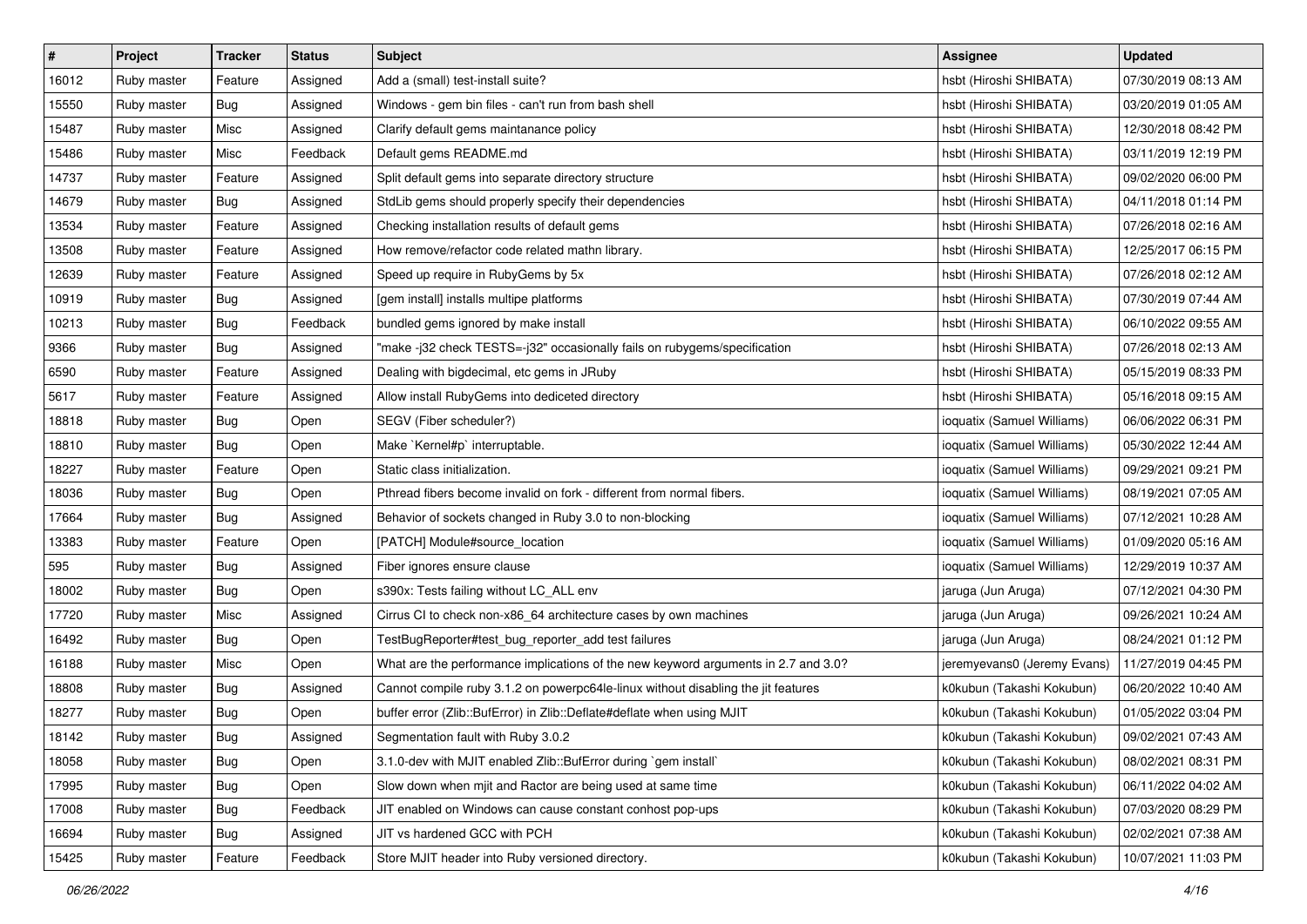| $\sharp$ | Project     | <b>Tracker</b> | <b>Status</b> | Subject                                                                                         | <b>Assignee</b>            | <b>Updated</b>      |
|----------|-------------|----------------|---------------|-------------------------------------------------------------------------------------------------|----------------------------|---------------------|
| 18811    | Ruby master | <b>Bug</b>     | Feedback      | PTY I/O not working on AIX 7.x                                                                  | kanemoto (Yutaka Kanemoto) | 06/07/2022 07:18 AM |
| 16185    | Ruby master | Bug            | Open          | basictest failure on AIX 6.1 for 64bit build                                                    | kanemoto (Yutaka Kanemoto) | 10/15/2019 12:05 AM |
| 18761    | Ruby master | Misc           | Open          | provide an example wasm project                                                                 | katei (Yuta Saito)         | 05/23/2022 11:01 AM |
| 18613    | Ruby master | <b>Bug</b>     | Feedback      | Voluntary wanted: Some signal-related tests fail on FreeBSD 13                                  | knu (Akinori MUSHA)        | 05/30/2022 01:43 AM |
| 17210    | Ruby master | Feature        | Open          | More readable and useful `Set#inspect`                                                          | knu (Akinori MUSHA)        | 05/19/2021 10:12 PM |
| 16989    | Ruby master | Feature        | Open          | Sets: need $\Psi$                                                                               | knu (Akinori MUSHA)        | 02/18/2022 02:57 AM |
| 15281    | Ruby master | Feature        | Assigned      | Speed up Set#intersect with size check.                                                         | knu (Akinori MUSHA)        | 08/11/2020 02:43 AM |
| 15240    | Ruby master | Feature        | Open          | Set operations check for is_a?(Set), rather than allowing duck typing                           | knu (Akinori MUSHA)        | 08/27/2019 08:12 PM |
| 14105    | Ruby master | Feature        | Feedback      | Introduce xor as alias for Set#^                                                                | knu (Akinori MUSHA)        | 06/27/2018 10:56 AM |
| 13610    | Ruby master | Feature        | Assigned      | IPAddr doesn't provide helpful methods to get the subnet or IP address                          | knu (Akinori MUSHA)        | 10/20/2017 01:13 AM |
| 13000    | Ruby master | Feature        | Feedback      | Implement Set#include? with Hash#include?                                                       | knu (Akinori MUSHA)        | 09/11/2020 08:18 PM |
| 11710    | Ruby master | Feature        | Open          | [PATCH] Replace Set#merge with Set#merge! and make Set#merge non-mutating.                      | knu (Akinori MUSHA)        | 11/18/2015 07:28 PM |
| 11531    | Ruby master | Bug            | Assigned      | IPAddr#== implements wrong logic                                                                | knu (Akinori MUSHA)        | 12/29/2019 12:50 PM |
| 11527    | Ruby master | Feature        | Assigned      | IPAddr#mask_addr isn't a method                                                                 | knu (Akinori MUSHA)        | 11/07/2018 04:12 PM |
| 8833     | Ruby master | Feature        | Feedback      | [PATCH] IPAddr#pred                                                                             | knu (Akinori MUSHA)        | 10/21/2017 05:15 PM |
| 8047     | Ruby master | Feature        | Assigned      | IPAddr makes host address with netmask                                                          | knu (Akinori MUSHA)        | 01/05/2018 09:00 PM |
| 3953     | Ruby master | Feature        | Assigned      | TCPSocket / UDPSocket do not accept IPAddr objects.                                             | knu (Akinori MUSHA)        | 12/25/2017 06:14 PM |
| 18572    | Ruby master | <b>Bug</b>     | Assigned      | Performance regression when invoking refined methods                                            | ko1 (Koichi Sasada)        | 02/10/2022 12:48 AM |
| 18553    | Ruby master | <b>Bug</b>     | Open          | Memory leak on compiling method call with kwargs                                                | ko1 (Koichi Sasada)        | 03/23/2022 09:34 PM |
| 18464    | Ruby master | <b>Bug</b>     | Assigned      | RUBY_INTERNAL_EVENT_NEWOBJ tracepoint causes an interpreter crash when combined with<br>Ractors | ko1 (Koichi Sasada)        | 06/08/2022 08:25 AM |
| 18275    | Ruby master | Feature        | Open          | Add an option to define_method to not capture the surrounding environment                       | ko1 (Koichi Sasada)        | 12/03/2021 02:34 PM |
| 18258    | Ruby master | Bug            | Open          | Ractor shareable? can be slow and mutates internal object flags.                                | ko1 (Koichi Sasada)        | 10/21/2021 08:58 AM |
| 18119    | Ruby master | <b>Bug</b>     | Open          | Ractor crashes when instantiating classes                                                       | ko1 (Koichi Sasada)        | 09/14/2021 01:42 AM |
| 18024    | Ruby master | <b>Bug</b>     | Assigned      | Ractor crashes when connections are closed in multiple Ractors                                  | ko1 (Koichi Sasada)        | 12/14/2021 04:41 PM |
| 17998    | Ruby master | <b>Bug</b>     | Assigned      | ractor: process hanging (with ractors initialized, but not being used)                          | ko1 (Koichi Sasada)        | 12/02/2021 08:17 PM |
| 17884    | Ruby master | Feature        | Open          | locindex for profiling tools                                                                    | ko1 (Koichi Sasada)        | 05/24/2021 04:17 PM |
| 17826    | Ruby master | <b>Bug</b>     | Assigned      | Ractor#take hangs if used in multiple Threads                                                   | ko1 (Koichi Sasada)        | 12/15/2021 01:30 PM |
| 17679    | Ruby master | <b>Bug</b>     | Assigned      | Ractor incoming channel can consume unlimited resources                                         | ko1 (Koichi Sasada)        | 03/26/2021 09:16 AM |
| 17678    | Ruby master | <b>Bug</b>     | Assigned      | Ractors do not restart after fork                                                               | ko1 (Koichi Sasada)        | 03/09/2021 12:42 AM |
| 17677    | Ruby master | <b>Bug</b>     | Assigned      | Ractor crashes fork when blocking                                                               | ko1 (Koichi Sasada)        | 03/09/2021 12:42 AM |
| 17676    | Ruby master | <b>Bug</b>     | Assigned      | Accessing ENV from Ractor raises IsolationError                                                 | ko1 (Koichi Sasada)        | 03/09/2021 02:37 AM |
| 17667    | Ruby master | Bug            | Open          | Module#name needs synchronization                                                               | ko1 (Koichi Sasada)        | 03/02/2021 07:31 AM |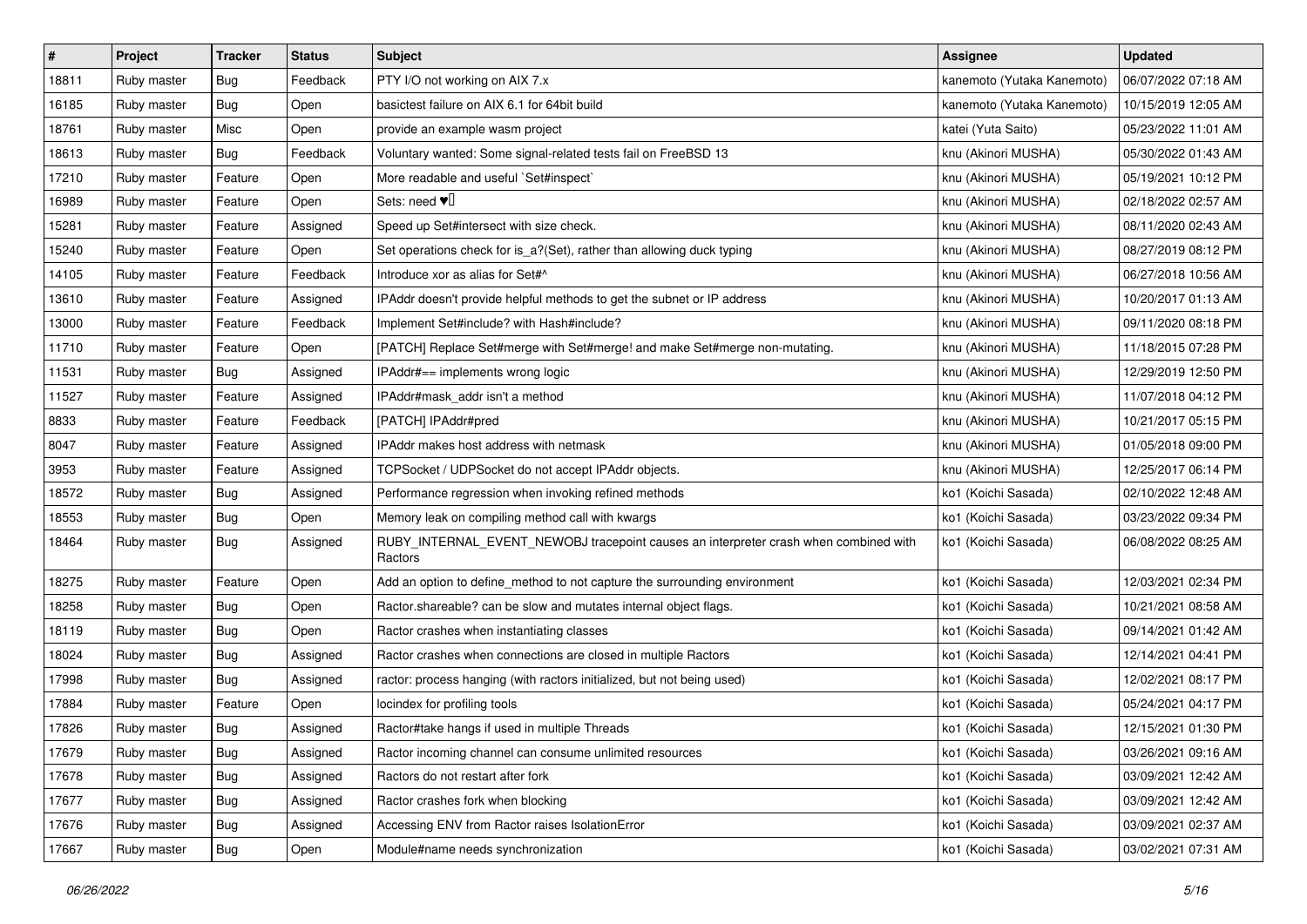| $\sharp$ | Project     | <b>Tracker</b> | <b>Status</b> | <b>Subject</b>                                                                                                                    | <b>Assignee</b>     | <b>Updated</b>      |
|----------|-------------|----------------|---------------|-----------------------------------------------------------------------------------------------------------------------------------|---------------------|---------------------|
| 17624    | Ruby master | <b>Bug</b>     | Open          | Ractor.receive is not thread-safe                                                                                                 | ko1 (Koichi Sasada) | 09/14/2021 01:40 AM |
| 17617    | Ruby master | <b>Bug</b>     | Open          | When a Ractor's incoming port is closed, Ractor.receive_if does not raise Ractor::ClosedError, but<br>instead blocks indefinitely | ko1 (Koichi Sasada) | 09/14/2021 01:40 AM |
| 17593    | Ruby master | Feature        | Assigned      | load_iseq_eval should override the ISeq path                                                                                      | ko1 (Koichi Sasada) | 02/16/2021 08:27 AM |
| 17543    | Ruby master | <b>Bug</b>     | Open          | Ractor isolation broken by `self` in shareable proc                                                                               | ko1 (Koichi Sasada) | 01/29/2021 03:06 PM |
| 17531    | Ruby master | Bug            | Open          | did_you_mean' not Ractor friendly                                                                                                 | ko1 (Koichi Sasada) | 01/29/2021 08:48 AM |
| 17516    | Ruby master | Bug            | Assigned      | forking in a ractor causes Ruby to crash                                                                                          | ko1 (Koichi Sasada) | 11/30/2021 05:26 AM |
| 17513    | Ruby master | Bug            | Open          | Methods of shareable objects and UnboundMethods should be shareable                                                               | ko1 (Koichi Sasada) | 01/06/2021 08:53 PM |
| 17502    | Ruby master | Misc           | Open          | C vs Ruby                                                                                                                         | ko1 (Koichi Sasada) | 12/02/2021 07:53 PM |
| 17420    | Ruby master | Bug            | Open          | Unsafe mutation of \$" when doing non-RubyGems require in Ractor                                                                  | ko1 (Koichi Sasada) | 01/07/2021 01:23 PM |
| 17414    | Ruby master | Feature        | Open          | Ractor should allow access to shareable attributes for Modules/Classes                                                            | ko1 (Koichi Sasada) | 12/21/2020 03:56 PM |
| 17404    | Ruby master | Feature        | Open          | Ractor `move:` API to allow shareability check                                                                                    | ko1 (Koichi Sasada) | 12/18/2020 09:17 PM |
| 17393    | Ruby master | Feature        | Open          | Ractor::Moved#inspect`                                                                                                            | ko1 (Koichi Sasada) | 12/21/2020 05:47 PM |
| 17363    | Ruby master | Feature        | Assigned      | Timeouts                                                                                                                          | ko1 (Koichi Sasada) | 05/14/2022 09:06 AM |
| 17359    | Ruby master | Bug            | Open          | Ractor copy mode is not Ractor-safe                                                                                               | ko1 (Koichi Sasada) | 12/02/2020 05:42 PM |
| 17196    | Ruby master | Bug            | Assigned      | Segmentation Fault with Socket#close in Ractors                                                                                   | ko1 (Koichi Sasada) | 03/20/2022 01:52 PM |
| 16819    | Ruby master | Bug            | Assigned      | Line reporting off by one when reporting line of a hash?                                                                          | ko1 (Koichi Sasada) | 06/16/2020 05:57 PM |
| 16776    | Ruby master | Bug            | Assigned      | Regression in coverage library                                                                                                    | ko1 (Koichi Sasada) | 11/24/2021 07:26 AM |
| 16124    | Ruby master | Misc           | Assigned      | Let the transient heap belong to objspace                                                                                         | ko1 (Koichi Sasada) | 11/18/2019 08:48 AM |
| 16027    | Ruby master | Feature        | Assigned      | Update Ruby's dtrace / USDT API to match what is exposed via the TracePoint API                                                   | ko1 (Koichi Sasada) | 08/03/2019 02:41 AM |
| 15939    | Ruby master | Feature        | Assigned      | Dump symbols reference to their fstr in ObjectSpace.dump()                                                                        | ko1 (Koichi Sasada) | 08/08/2019 09:38 PM |
| 15878    | Ruby master | Feature        | Assigned      | Make exit faster by not running GC                                                                                                | ko1 (Koichi Sasada) | 07/29/2019 07:48 AM |
| 15854    | Ruby master | Feature        | Open          | Tracing instance variable assignment                                                                                              | ko1 (Koichi Sasada) | 07/29/2019 07:13 AM |
| 15802    | Ruby master | Misc           | Open          | Reduce the minimum string buffer size from 127 to 63 bytes                                                                        | ko1 (Koichi Sasada) | 07/30/2019 04:04 AM |
| 15778    | Ruby master | Feature        | Open          | Expose an API to pry-open the stack frames in Ruby                                                                                | ko1 (Koichi Sasada) | 08/29/2019 06:24 AM |
| 15499    | Ruby master | Bug            | Assigned      | Breaking behavior on ruby 2.6: rb_thread_call_without_gvl doesn't invoke unblock_function when<br>used on the main thread         | ko1 (Koichi Sasada) | 01/05/2021 02:24 AM |
| 15315    | Ruby master | Bug            | Open          | ec_switch can still lose interrupts                                                                                               | ko1 (Koichi Sasada) | 11/20/2018 09:32 AM |
| 15263    | Ruby master | Bug            | Open          | [PATCH] vm_trace.c (postponed_job_register): only hit main thread                                                                 | ko1 (Koichi Sasada) | 10/27/2018 11:35 PM |
| 14859    | Ruby master | Feature        | Open          | [PATCH] implement Timeout in VM                                                                                                   | ko1 (Koichi Sasada) | 07/22/2018 07:42 AM |
| 14813    | Ruby master | Feature        | Open          | [PATCH] gc.c: make gc_enter+gc_exit pairs dtrace probes, too                                                                      | ko1 (Koichi Sasada) | 12/17/2018 07:42 AM |
| 14727    | Ruby master | <b>Bug</b>     | Assigned      | TestQueue#test queue with trap always timeout on Windows10                                                                        | ko1 (Koichi Sasada) | 05/01/2018 02:59 AM |
| 14607    | Ruby master | <b>Bug</b>     | Assigned      | Fix use of the rb_profile_frames start parameter                                                                                  | ko1 (Koichi Sasada) | 06/09/2022 06:12 AM |
| 14492    | Ruby master | Feature        | Open          | iseq loading + caching should be in core                                                                                          | ko1 (Koichi Sasada) | 12/10/2020 08:53 AM |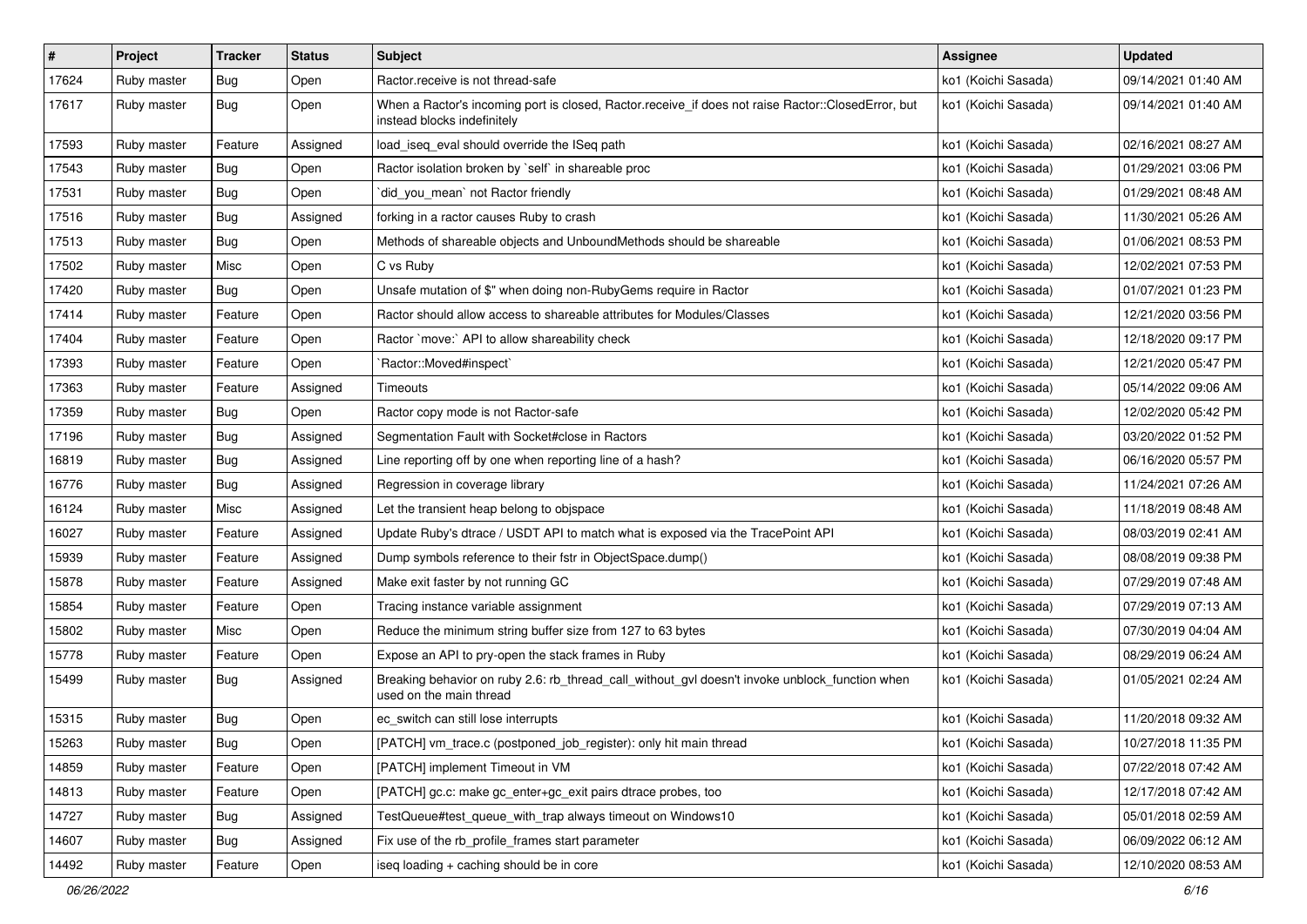| #     | Project     | <b>Tracker</b> | <b>Status</b> | <b>Subject</b>                                                                                           | <b>Assignee</b>          | <b>Updated</b>      |
|-------|-------------|----------------|---------------|----------------------------------------------------------------------------------------------------------|--------------------------|---------------------|
| 14394 | Ruby master | Feature        | Open          | Class.descendants                                                                                        | ko1 (Koichi Sasada)      | 01/20/2022 10:46 PM |
| 14090 | Ruby master | <b>Bug</b>     | Assigned      | TestGc#test_interrupt_in_finalizer` fails very rarely                                                    | ko1 (Koichi Sasada)      | 12/02/2021 07:24 PM |
| 13821 | Ruby master | Feature        | Assigned      | Allow fibers to be resumed across threads                                                                | ko1 (Koichi Sasada)      | 02/15/2019 10:09 AM |
| 13512 | Ruby master | Feature        | Open          | <b>System Threads</b>                                                                                    | ko1 (Koichi Sasada)      | 07/14/2017 07:08 AM |
| 13388 | Ruby master | Feature        | Assigned      | gc.c: Add GC.get_parameters and .set_parameters                                                          | ko1 (Koichi Sasada)      | 03/30/2017 10:52 AM |
| 13252 | Ruby master | Feature        | Assigned      | C API for creating strings without copying                                                               | ko1 (Koichi Sasada)      | 04/17/2017 07:22 AM |
| 12607 | Ruby master | Feature        | Feedback      | Ruby needs an atomic integer                                                                             | ko1 (Koichi Sasada)      | 01/29/2021 12:28 PM |
| 12020 | Ruby master | Feature        | Assigned      | Documenting Ruby memory model                                                                            | ko1 (Koichi Sasada)      | 12/23/2021 11:40 PM |
| 11808 | Ruby master | Bug            | Open          | Different behavior between Enumerable#grep and Array#grep                                                | ko1 (Koichi Sasada)      | 10/26/2020 04:36 AM |
| 11348 | Ruby master | Feature        | Feedback      | TracePoint API needs events for fiber's switching                                                        | ko1 (Koichi Sasada)      | 09/01/2015 09:12 AM |
| 11174 | Ruby master | <b>Bug</b>     | Open          | threads memory leak                                                                                      | ko1 (Koichi Sasada)      | 06/17/2019 03:17 PM |
| 10932 | Ruby master | Feature        | Open          | Enabling allocation tracing as early as possible                                                         | ko1 (Koichi Sasada)      | 06/13/2015 07:54 AM |
| 10844 | Ruby master | Feature        | Feedback      | TracePoint API needs an event to inform about creating/removing a new frame without calling<br>something | ko1 (Koichi Sasada)      | 03/02/2015 06:38 PM |
| 10423 | Ruby master | Feature        | Open          | [PATCH] opt_str_lit*: avoid literal string allocations                                                   | ko1 (Koichi Sasada)      | 01/05/2018 09:01 PM |
| 10238 | Ruby master | Feature        | Open          | todo: remove dependency on malloc_usable_size                                                            | ko1 (Koichi Sasada)      | 12/10/2020 09:20 AM |
| 10009 | Ruby master | <b>Bug</b>     | Open          | IO operation is 10x slower in multi-thread environment                                                   | ko1 (Koichi Sasada)      | 05/21/2015 07:19 AM |
| 9755  | Ruby master | Feature        | Assigned      | Thread::Backtrace::Location#defined class                                                                | ko1 (Koichi Sasada)      | 04/18/2014 09:22 AM |
| 8960  | Ruby master | Feature        | Assigned      | Add Exception#backtrace_locations                                                                        | ko1 (Koichi Sasada)      | 11/25/2016 02:15 PM |
| 8725  | Ruby master | Feature        | Feedback      | Possibility to get a signal handler without changing it                                                  | ko1 (Koichi Sasada)      | 12/25/2017 06:15 PM |
| 8576  | Ruby master | Feature        | Assigned      | Add optimized method type for constant value methods                                                     | ko1 (Koichi Sasada)      | 12/25/2017 06:15 PM |
| 8444  | Ruby master | <b>Bug</b>     | Open          | Regexp vars \$~ and friends are not thread local                                                         | ko1 (Koichi Sasada)      | 07/30/2019 07:38 AM |
| 8263  | Ruby master | Feature        | Assigned      | Support discovering yield state of individual Fibers                                                     | ko1 (Koichi Sasada)      | 12/23/2021 11:40 PM |
| 7976  | Ruby master | <b>Bug</b>     | Assigned      | TracePoint call is at call point, not call site                                                          | ko1 (Koichi Sasada)      | 01/05/2018 09:00 PM |
| 6695  | Ruby master | Feature        | Assigned      | Configuration for Thread/Fiber creation                                                                  | ko1 (Koichi Sasada)      | 12/25/2017 06:15 PM |
| 6694  | Ruby master | Feature        | Assigned      | Thread.new without block.                                                                                | ko1 (Koichi Sasada)      | 12/25/2017 06:15 PM |
| 6602  | Ruby master | Feature        | Feedback      | Tail call optimization: enable by default?                                                               | ko1 (Koichi Sasada)      | 06/13/2020 01:31 AM |
| 4040  | Ruby master | <b>Bug</b>     | Assigned      | SystemStackError with Hash[*a] for Large _a_                                                             | ko1 (Koichi Sasada)      | 12/25/2017 06:14 PM |
| 3731  | Ruby master | Feature        | Assigned      | Easier Embedding API for Ruby                                                                            | ko1 (Koichi Sasada)      | 12/25/2017 06:14 PM |
| 2294  | Ruby master | Feature        | Assigned      | [PATCH] ruby_bind_stack() to embed Ruby in coroutine                                                     | ko1 (Koichi Sasada)      | 01/05/2018 09:00 PM |
| 13697 | Ruby master | Feature        | Open          | [PATCH]: futex based thread primitives                                                                   | kosaki (Motohiro KOSAKI) | 01/28/2018 11:41 PM |
| 11269 | Ruby master | Bug            | Assigned      | ruby init setproctitle() should be called before require libraries()                                     | kosaki (Motohiro KOSAKI) | 06/17/2015 03:01 AM |
| 7086  | Ruby master | Feature        | Assigned      | ConditionVariable#wait has meaningless return value                                                      | kosaki (Motohiro KOSAKI) | 12/25/2017 06:15 PM |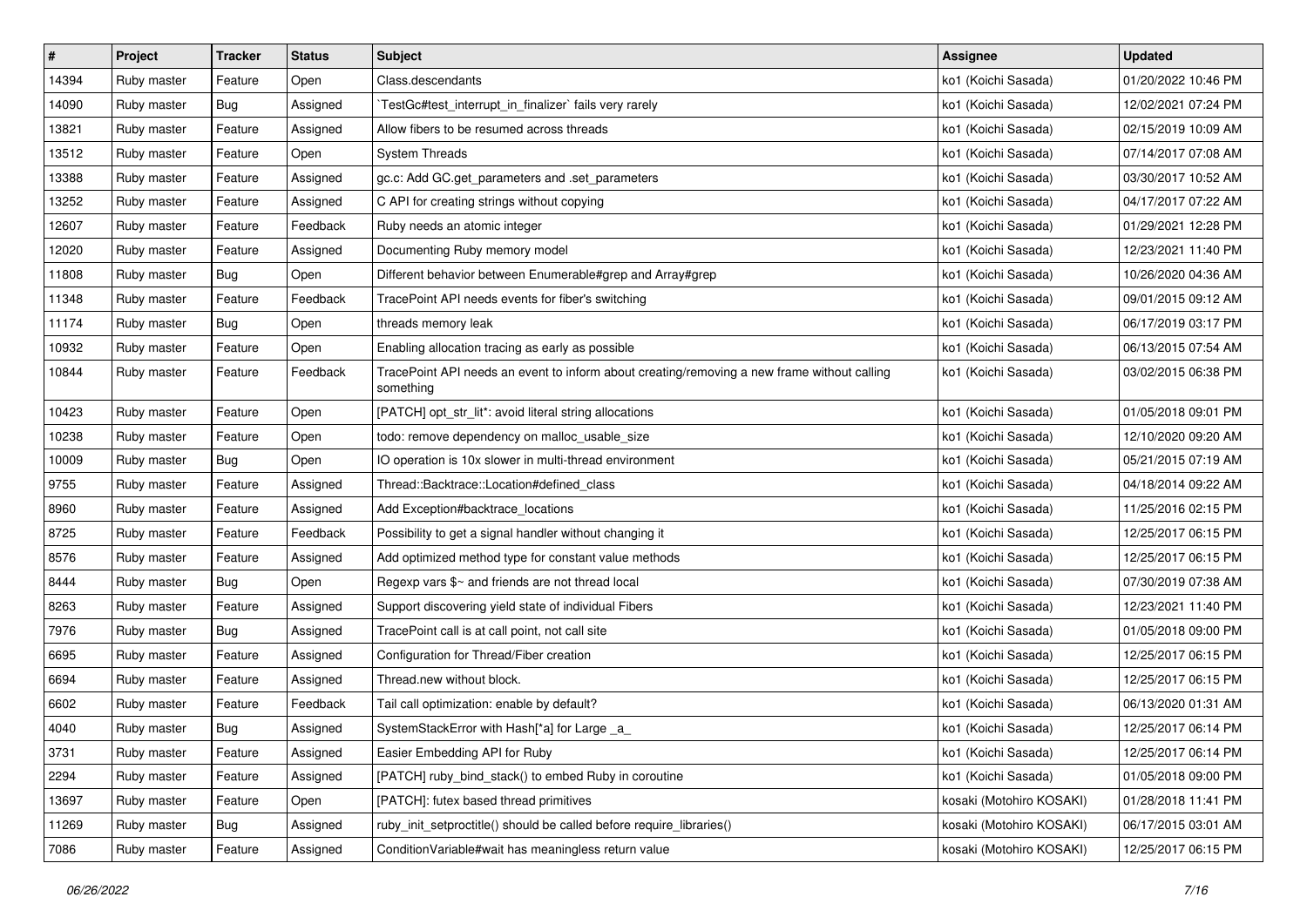| #     | Project     | <b>Tracker</b> | <b>Status</b> | Subject                                                                                       | <b>Assignee</b>                     | <b>Updated</b>      |
|-------|-------------|----------------|---------------|-----------------------------------------------------------------------------------------------|-------------------------------------|---------------------|
| 4464  | Ruby master | Feature        | Assigned      | [PATCH] add Fcntl:: Flock object for easier use of POSIX file locks                           | kosaki (Motohiro KOSAKI)            | 12/25/2017 06:14 PM |
| 18034 | Ruby master | Bug            | Assigned      | Segmentation fault fiddle with `--enable-bundled-libffi` and macOS                            | kou (Kouhei Sutou)                  | 11/30/2021 07:39 AM |
| 17478 | Ruby master | Bug            | Assigned      | Ruby3.0 is slower than Ruby2.7.2 when parsing a large CSV file                                | kou (Kouhei Sutou)                  | 11/24/2021 05:12 AM |
| 8782  | Ruby master | Bug            | Assigned      | Don't set rl_getc_function on editline                                                        | kouji (Kouji Takao)                 | 01/05/2018 09:00 PM |
| 7859  | Ruby master | <b>Bug</b>     | Assigned      | Readline: Incorrect arrow key behavior in vi_editing_mode insert mode with Readline 6.2       | kouji (Kouji Takao)                 | 12/25/2017 06:15 PM |
| 18773 | Ruby master | Feature        | Assigned      | deconstruct to receive a range                                                                | ktsj (Kazuki Tsujimoto)             | 06/24/2022 07:21 AM |
| 18408 | Ruby master | Feature        | Assigned      | Allow pattern match to set instance variables                                                 | ktsj (Kazuki Tsujimoto)             | 01/26/2022 07:07 PM |
| 17355 | Ruby master | Feature        | Assigned      | Using same set of names in or-patterns (pattern matching with $Foo(x)   Bar(x)$ )             | ktsj (Kazuki Tsujimoto)             | 09/13/2021 09:11 AM |
| 15918 | Ruby master | Feature        | Open          | Pattern matching for Set                                                                      | ktsj (Kazuki Tsujimoto)             | 07/29/2019 08:12 AM |
| 15881 | Ruby master | Feature        | Open          | Optimize deconstruct in pattern matching                                                      | ktsj (Kazuki Tsujimoto)             | 12/25/2019 04:28 AM |
| 18564 | Ruby master | Feature        | Open          | Add Exception#detailed_message                                                                | mame (Yusuke Endoh)                 | 02/01/2022 08:06 PM |
| 18194 | Ruby master | Feature        | Open          | No easy way to format exception messages per thread/fiber scheduler context.                  | mame (Yusuke Endoh)                 | 09/29/2021 10:10 AM |
| 14244 | Ruby master | Feature        | Open          | Better error messages for scripts with non-matching end statements                            | mame (Yusuke Endoh)                 | 11/29/2018 08:57 AM |
| 4247  | Ruby master | Feature        | Assigned      | New features for Array#sample, Array#choice                                                   | mame (Yusuke Endoh)                 | 12/25/2017 06:14 PM |
| 15815 | Ruby master | Feature        | Open          | Add option to raise NoMethodError for OpenStruct                                              | marcandre (Marc-Andre<br>Lafortune) | 09/28/2020 02:11 AM |
| 14116 | Ruby master | Feature        | Feedback      | Add Matrix #exponentiate method as Matlab's exp                                               | marcandre (Marc-Andre<br>Lafortune) | 11/20/2017 06:52 AM |
| 12676 | Ruby master | Feature        | Assigned      | Significant performance increase, and code conciseness, for prime_division method in prime.rb | marcandre (Marc-Andre<br>Lafortune) | 11/18/2016 03:46 PM |
| 9347  | Ruby master | Feature        | Open          | Accept non callable argument to detect                                                        | marcandre (Marc-Andre<br>Lafortune) | 01/05/2018 09:00 PM |
| 8223  | Ruby master | Feature        | Open          | Make Matrix more omnivorous.                                                                  | marcandre (Marc-Andre<br>Lafortune) | 04/09/2013 03:42 AM |
| 6256  | Ruby master | Feature        | Feedback      | Slightly improve ruby_qsort performance                                                       | MartinBosslet (Martin Bosslet)      | 01/10/2019 01:51 PM |
| 18159 | Ruby master | Feature        | Open          | Integrate functionality of dead_end gem into Ruby                                             | matz (Yukihiro Matsumoto)           | 06/17/2022 02:06 PM |
| 17849 | Ruby master | Feature        | Open          | Fix Timeout timeout so that it can be used in threaded Web servers                            | matz (Yukihiro Matsumoto)           | 04/10/2022 06:26 AM |
| 17830 | Ruby master | Feature        | Open          | Add Integer#previous and Integer#prev                                                         | matz (Yukihiro Matsumoto)           | 04/27/2021 11:35 PM |
| 17785 | Ruby master | Feature        | Open          | Allow named parameters to be keywords                                                         | matz (Yukihiro Matsumoto)           | 12/17/2021 06:10 PM |
| 17291 | Ruby master | Feature        | Assigned      | Optimize __send__ call                                                                        | matz (Yukihiro Matsumoto)           | 01/12/2021 05:47 AM |
| 17288 | Ruby master | Feature        | Open          | Optimize _send_ call with a literal method name                                               | matz (Yukihiro Matsumoto)           | 10/30/2020 12:17 AM |
| 17279 | Ruby master | Feature        | Open          | Allow a negative step in Range#step with a block                                              | matz (Yukihiro Matsumoto)           | 10/22/2020 02:23 AM |
| 17265 | Ruby master | Feature        | Feedback      | Add `Bool` module                                                                             | matz (Yukihiro Matsumoto)           | 10/26/2020 09:44 AM |
| 17184 | Ruby master | Feature        | Open          | No stdlib function to perform simple string replacement                                       | matz (Yukihiro Matsumoto)           | 02/23/2021 09:27 PM |
| 16992 | Ruby master | Feature        | Open          | Sets: officially ordered                                                                      | matz (Yukihiro Matsumoto)           | 09/03/2020 02:08 PM |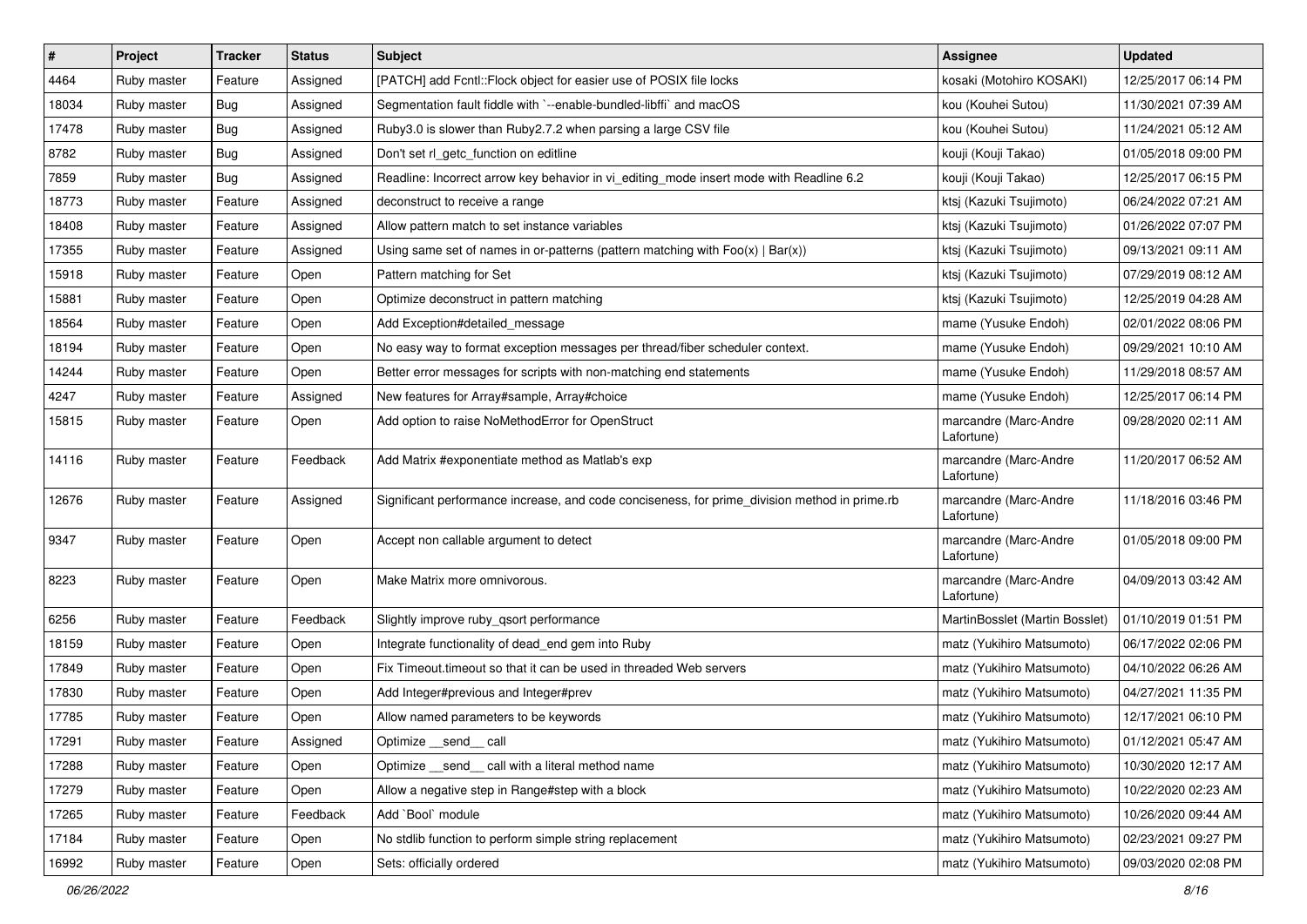| $\sharp$ | Project     | <b>Tracker</b> | <b>Status</b> | Subject                                                                                              | <b>Assignee</b>           | <b>Updated</b>      |
|----------|-------------|----------------|---------------|------------------------------------------------------------------------------------------------------|---------------------------|---------------------|
| 16986    | Ruby master | Feature        | Open          | Anonymous Struct literal                                                                             | matz (Yukihiro Matsumoto) | 01/15/2022 04:57 PM |
| 16894    | Ruby master | Feature        | Open          | Integer division for Ruby 3                                                                          | matz (Yukihiro Matsumoto) | 05/18/2020 03:41 PM |
| 16630    | Ruby master | Misc           | Assigned      | Deprecate pub/ruby/*snapshot* and use pub/ruby/snapshot/* instead                                    | matz (Yukihiro Matsumoto) | 02/27/2020 09:52 AM |
| 16495    | Ruby master | Feature        | Open          | Inconsistent quotes in error messages                                                                | matz (Yukihiro Matsumoto) | 06/15/2022 04:21 PM |
| 16461    | Ruby master | Feature        | Assigned      | Proc#using                                                                                           | matz (Yukihiro Matsumoto) | 12/10/2020 09:10 AM |
| 15991    | Ruby master | Feature        | Open          | Allow questionmarks in variable names                                                                | matz (Yukihiro Matsumoto) | 07/30/2019 03:57 AM |
| 15837    | Ruby master | Feature        | Open          | Module#name components                                                                               | matz (Yukihiro Matsumoto) | 05/08/2019 10:29 AM |
| 15764    | Ruby master | Bug            | Open          | Whitespace and control characters should not be permitted in tokens                                  | matz (Yukihiro Matsumoto) | 04/22/2019 07:48 AM |
| 15723    | Ruby master | Misc           | Feedback      | Reconsider numbered parameters                                                                       | matz (Yukihiro Matsumoto) | 10/03/2019 07:16 PM |
| 15445    | Ruby master | Feature        | Open          | Reject '.123' in Float() method                                                                      | matz (Yukihiro Matsumoto) | 01/10/2019 07:59 AM |
| 15330    | Ruby master | Feature        | Open          | autoload_relative                                                                                    | matz (Yukihiro Matsumoto) | 06/19/2022 11:25 PM |
| 15277    | Ruby master | Feature        | Open          | at exec                                                                                              | matz (Yukihiro Matsumoto) | 05/25/2020 01:09 AM |
| 15192    | Ruby master | Feature        | Open          | Introduce a new "shortcut assigning" syntax to convenient setup instance variables                   | matz (Yukihiro Matsumoto) | 12/14/2021 06:42 PM |
| 15123    | Ruby master | Feature        | Feedback      | Enumerable#compact proposal                                                                          | matz (Yukihiro Matsumoto) | 10/30/2019 07:30 PM |
| 15112    | Ruby master | Feature        | Open          | Introducing the short form of `STDERR.puts expr.inspect`.                                            | matz (Yukihiro Matsumoto) | 10/12/2018 02:02 AM |
| 14982    | Ruby master | Feature        | Open          | Improve namespace system in ruby to avoiding top-level names chaos                                   | matz (Yukihiro Matsumoto) | 12/31/2021 05:39 PM |
| 14927    | Ruby master | Feature        | Open          | Loading multiple files at once                                                                       | matz (Yukihiro Matsumoto) | 09/18/2018 12:38 AM |
| 14760    | Ruby master | Misc           | Open          | cross-thread IO#close semantics                                                                      | matz (Yukihiro Matsumoto) | 05/17/2018 08:21 AM |
| 14724    | Ruby master | Feature        | Open          | chains of inequalities                                                                               | matz (Yukihiro Matsumoto) | 05/19/2018 01:06 AM |
| 14609    | Ruby master | Feature        | Open          | Let `Kernel#p` without an argument print the receiver                                                | matz (Yukihiro Matsumoto) | 02/08/2020 08:43 PM |
| 14546    | Ruby master | Feature        | Open          | Hash#delete!                                                                                         | matz (Yukihiro Matsumoto) | 05/30/2018 08:24 PM |
| 14397    | Ruby master | Feature        | Assigned      | public, protected and private should return their arguments instead of self                          | matz (Yukihiro Matsumoto) | 12/10/2018 07:08 AM |
| 14128    | Ruby master | Feature        | Open          | Introduce Hash#delete default value                                                                  | matz (Yukihiro Matsumoto) | 11/25/2017 04:41 PM |
| 13303    | Ruby master | Feature        | Feedback      | String#any? as !String#empty?                                                                        | matz (Yukihiro Matsumoto) | 02/23/2021 05:14 PM |
| 13129    | Ruby master | Feature        | Assigned      | Refinements cannot refine method_missing and respond_to_missing?                                     | matz (Yukihiro Matsumoto) | 07/03/2021 10:45 PM |
| 12861    | Ruby master | Feature        | Feedback      | super in a block can be either lexically or dynamically scoped depending on how the block is invoked | matz (Yukihiro Matsumoto) | 12/21/2016 05:20 PM |
| 12813    | Ruby master | Feature        | Assigned      | Calling chunk_while, slice_after, slice_before, slice_when with no block                             | matz (Yukihiro Matsumoto) | 12/06/2016 12:58 PM |
| 12745    | Ruby master | Feature        | Feedback      | String#(g)sub(!) should pass a MatchData to the block, not a String                                  | matz (Yukihiro Matsumoto) | 11/03/2021 11:46 PM |
| 12543    | Ruby master | Feature        | Assigned      | explicit tail call syntax: foo() then return                                                         | matz (Yukihiro Matsumoto) | 04/18/2021 03:02 PM |
| 12306    | Ruby master | Feature        | Open          | Implement String #blank? #present? and improve #strip and family to handle unicode                   | matz (Yukihiro Matsumoto) | 07/22/2018 10:55 PM |
| 12244    | Ruby master | Feature        | Open          | Add a way to `integer - integer % num`                                                               | matz (Yukihiro Matsumoto) | 05/17/2016 06:05 AM |
| 12075    | Ruby master | Feature        | Feedback      | some container#nonempty?                                                                             | matz (Yukihiro Matsumoto) | 10/07/2021 03:11 AM |
| 12019    | Ruby master | Feature        | Open          | Better low-level support for writing concurrent libraries                                            | matz (Yukihiro Matsumoto) | 12/23/2021 11:43 PM |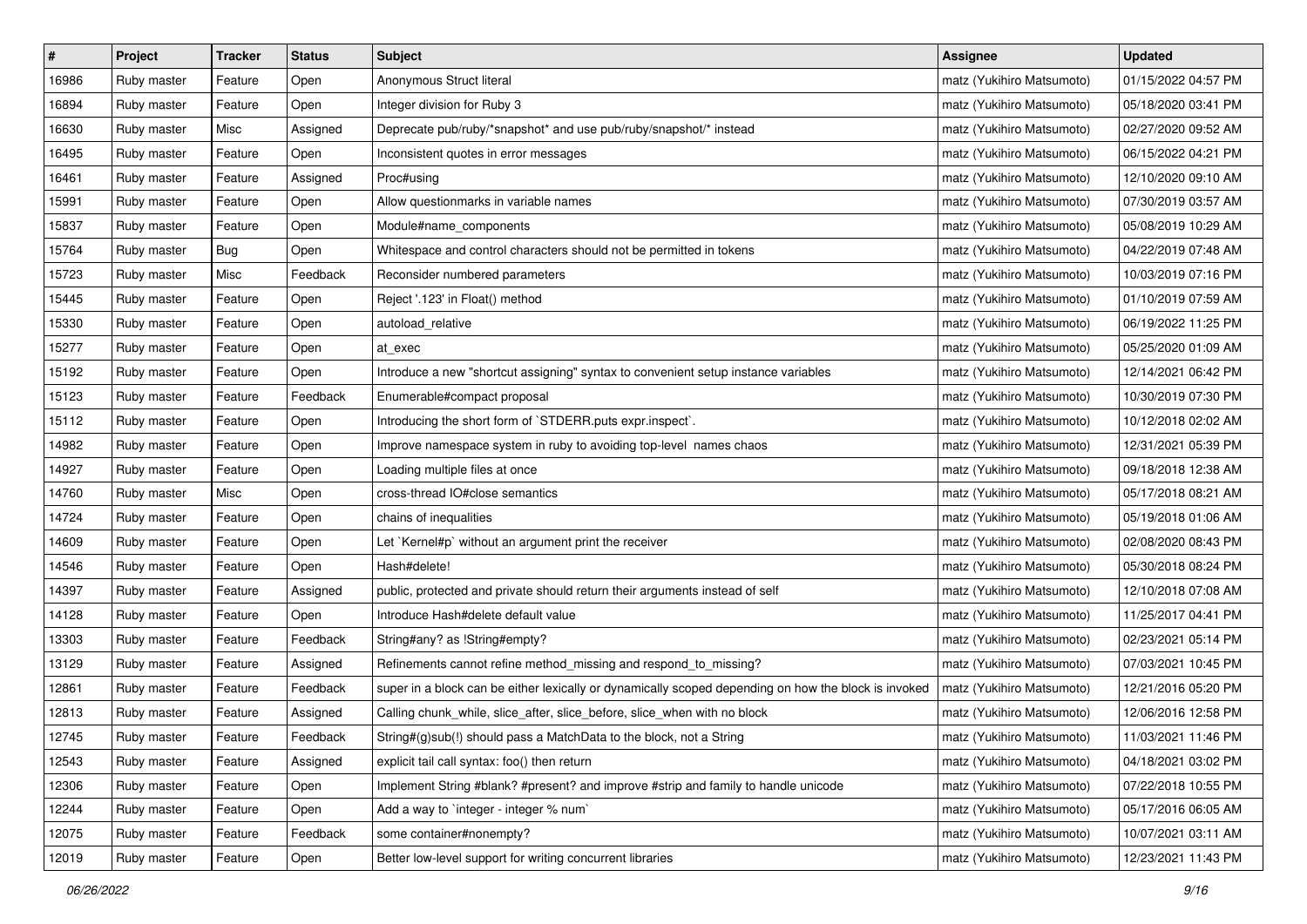| $\sharp$ | Project     | <b>Tracker</b> | <b>Status</b> | Subject                                                                                                                 | <b>Assignee</b>           | <b>Updated</b>      |
|----------|-------------|----------------|---------------|-------------------------------------------------------------------------------------------------------------------------|---------------------------|---------------------|
| 11882    | Ruby master | Feature        | Open          | Map or NamedMap                                                                                                         | matz (Yukihiro Matsumoto) | 01/17/2021 01:31 PM |
| 11816    | Ruby master | Feature        | Assigned      | Partial safe navigation operator                                                                                        | matz (Yukihiro Matsumoto) | 04/14/2020 08:02 AM |
| 11779    | Ruby master | <b>Bug</b>     | Feedback      | Module#using does not make sense as a method                                                                            | matz (Yukihiro Matsumoto) | 06/17/2021 09:58 AM |
| 11735    | Ruby master | Feature        | Open          | Porting String#squish and String#squish! from Ruby on Rails' Active Support                                             | matz (Yukihiro Matsumoto) | 06/24/2016 08:02 AM |
| 11704    | Ruby master | Bug            | Assigned      | Refinements only get "used" once in loop                                                                                | matz (Yukihiro Matsumoto) | 04/14/2016 02:45 AM |
| 11627    | Ruby master | Feature        | Open          | make `nonzero` an alias of `nonzero?`                                                                                   | matz (Yukihiro Matsumoto) | 12/23/2021 11:43 PM |
| 11518    | Ruby master | Feature        | Open          | Queue enhancement - promote! and promote_all!                                                                           | matz (Yukihiro Matsumoto) | 09/17/2015 08:40 PM |
| 11517    | Ruby master | Feature        | Open          | Queue enhancement - conditional pop                                                                                     | matz (Yukihiro Matsumoto) | 09/17/2015 09:02 PM |
| 11484    | Ruby master | Feature        | Feedback      | add output offset for readpartial/read_nonblock/etc                                                                     | matz (Yukihiro Matsumoto) | 09/25/2017 07:28 AM |
| 11390    | Ruby master | Feature        | Open          | Allow symbols starting with numbers                                                                                     | matz (Yukihiro Matsumoto) | 08/14/2015 05:23 AM |
| 11307    | Ruby master | Feature        | Open          | exception-free non-blocking Queue#pop                                                                                   | matz (Yukihiro Matsumoto) | 06/25/2015 11:06 PM |
| 11181    | Ruby master | Feature        | Open          | Add a line directive to Ruby                                                                                            | matz (Yukihiro Matsumoto) | 01/26/2016 02:04 AM |
| 11122    | Ruby master | Feature        | Open          | exception-free non-blocking Queue/SizedQueue operations                                                                 | matz (Yukihiro Matsumoto) | 05/06/2015 08:53 PM |
| 11087    | Ruby master | Feature        | Feedback      | Method to retrieve {local, global, instance} variables as a Hash                                                        | matz (Yukihiro Matsumoto) | 06/12/2015 09:13 AM |
| 11028    | Ruby master | Feature        | Assigned      | standalone running single file ( zipped archives of ruby code) running **without installation** using<br>"gem install " | matz (Yukihiro Matsumoto) | 04/04/2015 01:44 AM |
| 10574    | Ruby master | Feature        | Open          | Add String#Ichomp and String.Ichomp!                                                                                    | matz (Yukihiro Matsumoto) | 12/15/2014 04:34 PM |
| 10549    | Ruby master | Feature        | Open          | Deprecate each_with_index and each_with_object in favor of with_index and with_object                                   | matz (Yukihiro Matsumoto) | 07/27/2021 11:09 AM |
| 10541    | Ruby master | Misc           | Open          | Remove shorthand string interpolation syntax                                                                            | matz (Yukihiro Matsumoto) | 10/08/2015 05:44 PM |
| 10498    | Ruby master | Feature        | Open          | Make 'loop' yield a counter                                                                                             | matz (Yukihiro Matsumoto) | 01/05/2018 09:01 PM |
| 10489    | Ruby master | Feature        | Open          | Add inherit method for clearer and multiple inheritance                                                                 | matz (Yukihiro Matsumoto) | 12/10/2020 08:53 AM |
| 10481    | Ruby master | Feature        | Assigned      | Add "if" and "unless" clauses to rescue statements                                                                      | matz (Yukihiro Matsumoto) | 01/18/2015 02:46 PM |
| 10404    | Ruby master | Feature        | Open          | Allow individual finalizers to be removed with ObjectSpace.undefine_finalizer                                           | matz (Yukihiro Matsumoto) | 10/20/2014 08:14 AM |
| 10355    | Ruby master | Feature        | Feedback      | Feature request: Module#prepended?(mod)                                                                                 | matz (Yukihiro Matsumoto) | 01/05/2018 09:01 PM |
| 10287    | Ruby master | Feature        | Open          | rename COLON3 to COLON2_HEAD.                                                                                           | matz (Yukihiro Matsumoto) | 07/27/2021 09:34 AM |
| 10064    | Ruby master | Feature        | Feedback      | &:symbol in when clause                                                                                                 | matz (Yukihiro Matsumoto) | 01/05/2018 09:01 PM |
| 10042    | Ruby master | Feature        | Feedback      | Deprecate postfix rescue syntax for removal in 3.0                                                                      | matz (Yukihiro Matsumoto) | 12/10/2020 08:53 AM |
| 9816     | Ruby master | Feature        | Assigned      | 00000000000000000000                                                                                                    | matz (Yukihiro Matsumoto) | 10/28/2014 08:29 AM |
| 9768     | Ruby master | Feature        | Assigned      | Method that is visible only within a certain module/class                                                               | matz (Yukihiro Matsumoto) | 04/25/2014 06:43 AM |
| 9704     | Ruby master | Feature        | Open          | Refinements as files instead of modules                                                                                 | matz (Yukihiro Matsumoto) | 10/11/2016 06:36 PM |
| 9614     | Ruby master | Feature        | Open          | ordering of non-Hash items which use st_ internally                                                                     | matz (Yukihiro Matsumoto) | 01/05/2018 09:00 PM |
| 9602     | Ruby master | Feature        | Feedback      | Logic with `Enumerable#grep`                                                                                            | matz (Yukihiro Matsumoto) | 12/01/2019 05:23 PM |
| 9123     | Ruby master | Feature        | Open          | Make Numeric#nonzero? behavior consistent with Numeric#zero?                                                            | matz (Yukihiro Matsumoto) | 06/11/2019 12:55 PM |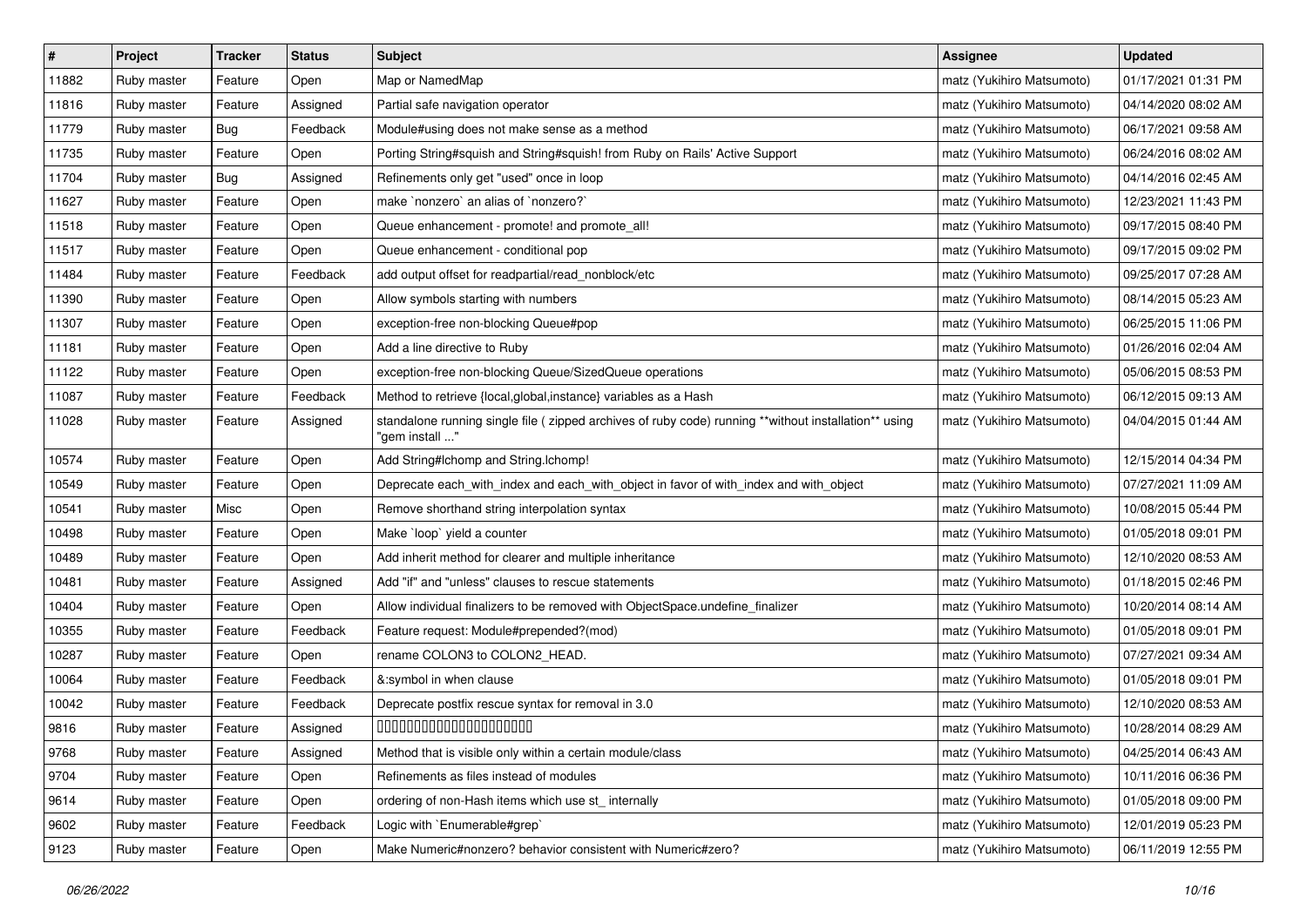| $\vert$ # | Project     | <b>Tracker</b> | <b>Status</b> | <b>Subject</b>                                                                            | <b>Assignee</b>           | <b>Updated</b>      |
|-----------|-------------|----------------|---------------|-------------------------------------------------------------------------------------------|---------------------------|---------------------|
| 9070      | Ruby master | Feature        | Open          | Introduce `---` as synonym of `end` keyword                                               | matz (Yukihiro Matsumoto) | 11/02/2013 03:23 AM |
| 9064      | Ruby master | Feature        | Feedback      | Add support for packages, like in Java                                                    | matz (Yukihiro Matsumoto) | 07/29/2014 02:07 AM |
| 9043      | Ruby master | Feature        | Open          | Add String#f method as shortcut for #freeze                                               | matz (Yukihiro Matsumoto) | 01/05/2018 09:00 PM |
| 9023      | Ruby master | Feature        | Assigned      | Array#tail                                                                                | matz (Yukihiro Matsumoto) | 12/23/2021 11:40 PM |
| 8948      | Ruby master | Feature        | Assigned      | Frozen regex                                                                              | matz (Yukihiro Matsumoto) | 12/20/2020 07:15 PM |
| 8850      | Ruby master | Feature        | Assigned      | Convert Rational to decimal string                                                        | matz (Yukihiro Matsumoto) | 12/25/2017 06:15 PM |
| 8839      | Ruby master | Feature        | Assigned      | Class and module should return the class or module that was opened                        | matz (Yukihiro Matsumoto) | 12/28/2015 08:36 AM |
| 8804      | Ruby master | Feature        | Open          | ONCE syntax                                                                               | matz (Yukihiro Matsumoto) | 01/04/2020 08:26 PM |
| 8707      | Ruby master | Feature        | Feedback      | Hash#reverse_each                                                                         | matz (Yukihiro Matsumoto) | 01/05/2018 09:00 PM |
| 8678      | Ruby master | Feature        | Assigned      | Allow invalid string to work with regexp                                                  | matz (Yukihiro Matsumoto) | 01/05/2018 09:00 PM |
| 8663      | Ruby master | Feature        | Open          | Officialy alias ArgumentError to ArgError                                                 | matz (Yukihiro Matsumoto) | 08/09/2013 07:42 PM |
| 8536      | Ruby master | Feature        | Assigned      | Implement is_numeric? family of methods                                                   | matz (Yukihiro Matsumoto) | 12/25/2017 06:15 PM |
| 8520      | Ruby master | Feature        | Feedback      | Distinct to_s methods for Array, Hash                                                     | matz (Yukihiro Matsumoto) | 06/14/2013 12:37 AM |
| 8478      | Ruby master | Feature        | Open          | The hash returned by Enumerable#group_by should have an empty array for its default value | matz (Yukihiro Matsumoto) | 06/04/2013 03:56 PM |
| 8371      | Ruby master | Feature        | Feedback      | Make some enumerators mimic arrays                                                        | matz (Yukihiro Matsumoto) | 06/02/2013 04:11 PM |
| 8365      | Ruby master | Feature        | Feedback      | Make variables objects                                                                    | matz (Yukihiro Matsumoto) | 08/19/2016 07:21 PM |
| 8271      | Ruby master | Feature        | Assigned      | Proposal for moving to a more visible, formal process for feature requests                | matz (Yukihiro Matsumoto) | 12/23/2021 11:40 PM |
| 8232      | Ruby master | Feature        | Open          | Rudiments of abstract algebra in Ruby                                                     | matz (Yukihiro Matsumoto) | 04/09/2013 01:47 AM |
| 8229      | Ruby master | Feature        | Open          | extend Hash.include?                                                                      | matz (Yukihiro Matsumoto) | 12/10/2020 08:53 AM |
| 8168      | Ruby master | Feature        | Feedback      | Feature request: support for (single) statement lambda syntax/definition                  | matz (Yukihiro Matsumoto) | 01/11/2014 11:36 AM |
| 8164      | Ruby master | Feature        | Assigned      | Public/Private                                                                            | matz (Yukihiro Matsumoto) | 12/10/2020 08:50 AM |
| 8096      | Ruby master | Feature        | Feedback      | introduce Time.current_timestamp                                                          | matz (Yukihiro Matsumoto) | 12/23/2021 11:40 PM |
| 8061      | Ruby master | Feature        | Open          | 000000000000000                                                                           | matz (Yukihiro Matsumoto) | 12/25/2017 06:15 PM |
| 8042      | Ruby master | Feature        | Assigned      | Add Addrinfo#socket to create a socket that is not connected or bound                     | matz (Yukihiro Matsumoto) | 12/25/2017 06:15 PM |
| 8026      | Ruby master | Feature        | Feedback      | Need Module#prepended_modules                                                             | matz (Yukihiro Matsumoto) | 01/16/2020 06:12 AM |
| 8016      | Ruby master | Feature        | Assigned      | Alias __FILE__ and __LINE__ as methods                                                    | matz (Yukihiro Matsumoto) | 12/25/2017 06:15 PM |
| 7939      | Ruby master | Feature        | Feedback      | Alternative curry function creation                                                       | matz (Yukihiro Matsumoto) | 12/25/2017 06:15 PM |
| 7914      | Ruby master | Feature        | Open          | Case for local class methods                                                              | matz (Yukihiro Matsumoto) | 12/25/2017 06:15 PM |
| 7883      | Ruby master | Feature        | Open          | Add Regex#to_proc                                                                         | matz (Yukihiro Matsumoto) | 12/25/2017 06:15 PM |
| 7876      | Ruby master | Feature        | Open          | Add method for accessing Class from within Singleton Class                                | matz (Yukihiro Matsumoto) | 12/25/2017 06:15 PM |
| 7848      | Ruby master | Feature        | Open          | Restore default state for core ruby objects                                               | matz (Yukihiro Matsumoto) | 12/25/2017 06:15 PM |
| 7795      | Ruby master | Feature        | Open          | Symbol.defined? and/or to existing symbol                                                 | matz (Yukihiro Matsumoto) | 12/25/2017 06:15 PM |
| 7748      | Ruby master | Feature        | Open          | Contextual send                                                                           | matz (Yukihiro Matsumoto) | 12/10/2020 08:53 AM |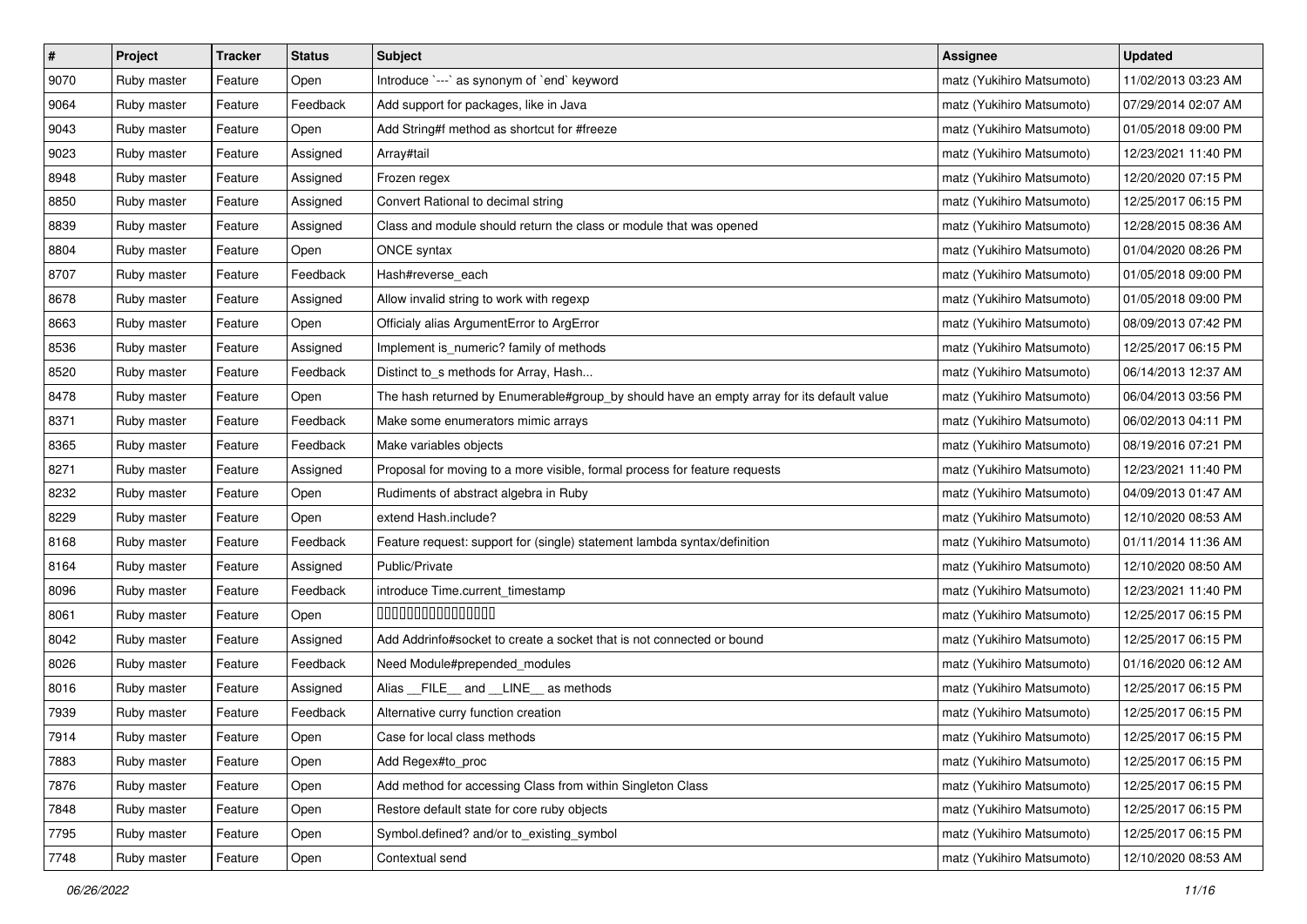| $\pmb{\#}$ | Project     | <b>Tracker</b> | <b>Status</b> | <b>Subject</b>                                                                                                                   | <b>Assignee</b>           | <b>Updated</b>      |
|------------|-------------|----------------|---------------|----------------------------------------------------------------------------------------------------------------------------------|---------------------------|---------------------|
| 7739       | Ruby master | Feature        | Assigned      | Define Hash#  as Hash#reverse_merge in Rails                                                                                     | matz (Yukihiro Matsumoto) | 12/25/2017 06:15 PM |
| 7704       | Ruby master | Feature        | Open          | Add a list of enabled (experimental) language features.                                                                          | matz (Yukihiro Matsumoto) | 12/25/2017 06:15 PM |
| 7702       | Ruby master | Feature        | Open          | Remove Proc#binding                                                                                                              | matz (Yukihiro Matsumoto) | 07/15/2019 07:39 PM |
| 7657       | Ruby master | Feature        | Open          | Array#& doesn't accept Enumerables                                                                                               | matz (Yukihiro Matsumoto) | 12/25/2017 06:15 PM |
| 7654       | Ruby master | Feature        | Open          | Add optional code block to IO::readlines                                                                                         | matz (Yukihiro Matsumoto) | 12/25/2017 06:15 PM |
| 7644       | Ruby master | Feature        | Assigned      | In refinements, change "using" keyword to a less generic word.                                                                   | matz (Yukihiro Matsumoto) | 12/10/2020 08:49 AM |
| 7614       | Ruby master | Feature        | Open          | alias_accessor                                                                                                                   | matz (Yukihiro Matsumoto) | 12/25/2017 06:15 PM |
| 7611       | Ruby master | Feature        | Open          | Focal method for all loads/requires                                                                                              | matz (Yukihiro Matsumoto) | 12/25/2017 06:15 PM |
| 7604       | Ruby master | Feature        | Open          | Make === comparison operator ability to delegate comparison to an argument                                                       | matz (Yukihiro Matsumoto) | 12/25/2017 06:15 PM |
| 7580       | Ruby master | Feature        | Assigned      | Range translation                                                                                                                | matz (Yukihiro Matsumoto) | 06/11/2018 09:51 AM |
| 7548       | Ruby master | Feature        | Open          | Load and Require Callbacks                                                                                                       | matz (Yukihiro Matsumoto) | 12/25/2017 06:15 PM |
| 7546       | Ruby master | Feature        | Open          | Change behavior of `Array#slice` for an argument of `Range` class                                                                | matz (Yukihiro Matsumoto) | 12/10/2020 08:49 AM |
| 7511       | Ruby master | Feature        | Feedback      | short-circuiting logical implication operator                                                                                    | matz (Yukihiro Matsumoto) | 12/10/2020 08:55 AM |
| 7503       | Ruby master | Feature        | Assigned      | make timeout.rb async-interrupt safe by default                                                                                  | matz (Yukihiro Matsumoto) | 12/25/2017 06:15 PM |
| 7444       | Ruby master | Feature        | Open          | Array#product_set                                                                                                                | matz (Yukihiro Matsumoto) | 12/25/2017 06:15 PM |
| 7436       | Ruby master | Feature        | Assigned      | Allow for a "granularity" flag for backtrace_locations                                                                           | matz (Yukihiro Matsumoto) | 12/25/2017 06:15 PM |
| 7377       | Ruby master | Feature        | Open          | #indetical? as an alias for #equal?                                                                                              | matz (Yukihiro Matsumoto) | 12/25/2017 06:15 PM |
| 7349       | Ruby master | Feature        | Assigned      | Struct#inspect needs more meaningful output                                                                                      | matz (Yukihiro Matsumoto) | 12/25/2017 06:15 PM |
| 7314       | Ruby master | Feature        | Assigned      | Convert Proc to Lambda doesn't work in MRI                                                                                       | matz (Yukihiro Matsumoto) | 05/21/2016 09:15 AM |
| 7149       | Ruby master | Feature        | Open          | Constant magic for everyone.                                                                                                     | matz (Yukihiro Matsumoto) | 12/25/2017 06:15 PM |
| 7132       | Ruby master | Feature        | Assigned      | Alternation between named / ordered method arguments and aliases for method arguments.                                           | matz (Yukihiro Matsumoto) | 12/25/2017 06:15 PM |
| 7121       | Ruby master | Feature        | Assigned      | Extending the use of `require'                                                                                                   | matz (Yukihiro Matsumoto) | 12/25/2017 06:15 PM |
| 7087       | Ruby master | Feature        | Assigned      | ::ConditionVariable#wait does not work with Monitor because Monitor#sleep does not exist                                         | matz (Yukihiro Matsumoto) | 12/25/2017 06:15 PM |
| 6869       | Ruby master | Feature        | Open          | Do not treat `_` parameter exceptionally                                                                                         | matz (Yukihiro Matsumoto) | 12/10/2020 08:58 AM |
| 6842       | Ruby master | Feature        | Assigned      | Add Optional Arguments to String#strip                                                                                           | matz (Yukihiro Matsumoto) | 08/24/2016 05:50 AM |
| 6841       | Ruby master | Feature        | Assigned      | Shorthand for Assigning Return Value of Method to Self                                                                           | matz (Yukihiro Matsumoto) | 12/10/2020 08:53 AM |
| 6817       | Ruby master | Feature        | Open          | Partial application                                                                                                              | matz (Yukihiro Matsumoto) | 12/25/2017 06:15 PM |
| 6811       | Ruby master | Feature        | Assigned      | File, Dir and FileUtils should have bang-versions of singleton methods that fails silently                                       | matz (Yukihiro Matsumoto) | 12/25/2017 06:15 PM |
| 6810       | Ruby master | Feature        | Assigned      | module A::B; end` is not equivalent to `module A; module B; end; end` with respect to constant<br>lookup (scope)                 | matz (Yukihiro Matsumoto) | 12/10/2020 09:22 AM |
| 6806       | Ruby master | Feature        | Feedback      | Support functional programming: forbid instance/class variables for ModuleName::method_name,<br>allow for ModuleName.method name | matz (Yukihiro Matsumoto) | 12/10/2020 08:53 AM |
| 6802       | Ruby master | Feature        | Assigned      | String#scan should have equivalent yielding MatchData                                                                            | matz (Yukihiro Matsumoto) | 12/25/2017 06:15 PM |
| 6739       | Ruby master | Feature        | Feedback      | One-line rescue statement should support specifying an exception class                                                           | matz (Yukihiro Matsumoto) | 05/18/2016 12:42 AM |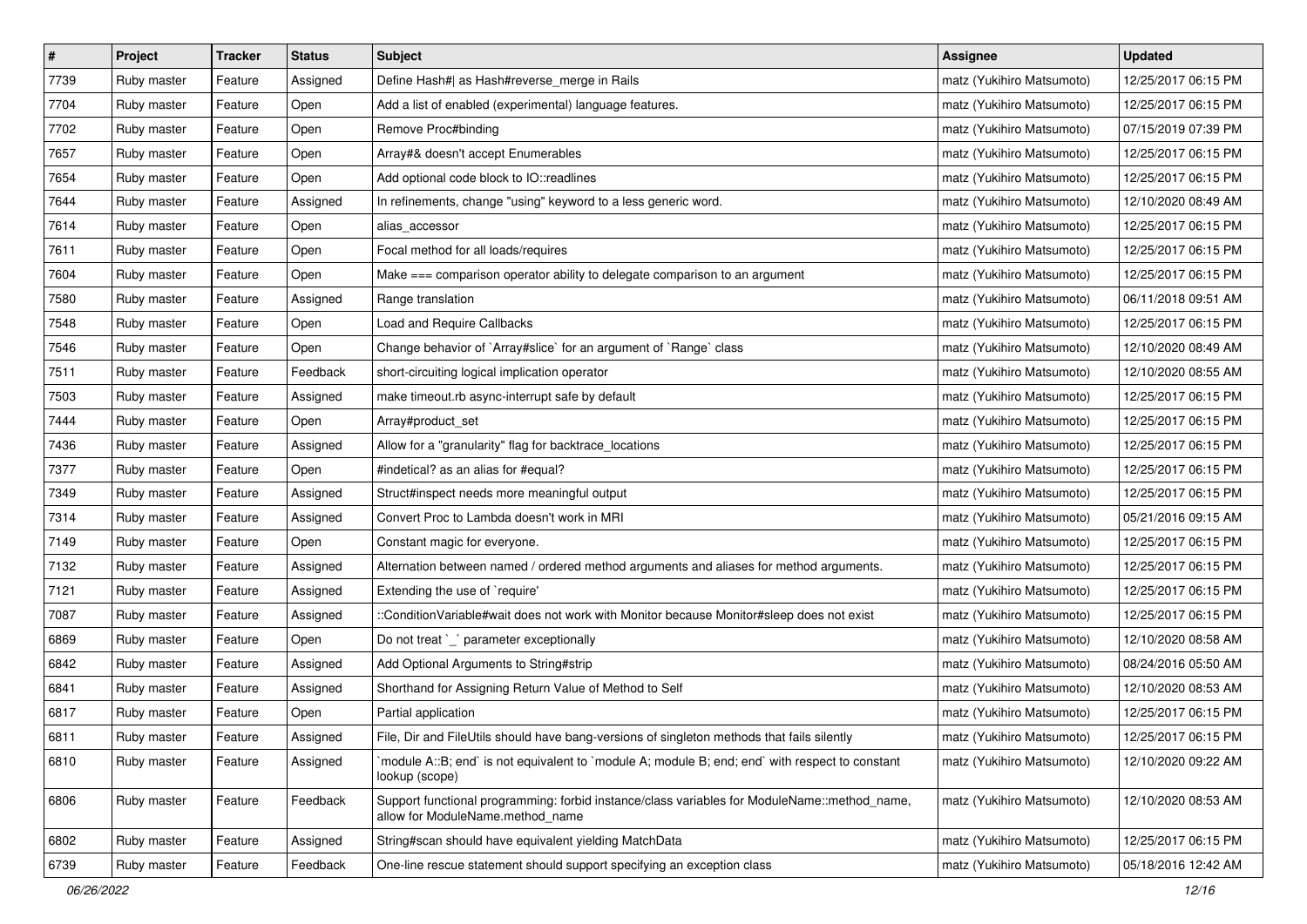| $\#$ | Project     | <b>Tracker</b> | <b>Status</b> | <b>Subject</b>                                                              | <b>Assignee</b>           | <b>Updated</b>      |
|------|-------------|----------------|---------------|-----------------------------------------------------------------------------|---------------------------|---------------------|
| 6727 | Ruby master | Feature        | Feedback      | Add Array#rest (with implementation)                                        | matz (Yukihiro Matsumoto) | 08/14/2019 08:51 AM |
| 6697 | Ruby master | Feature        | Feedback      | [PATCH] Add Kernel#Symbol conversion method like String(), Array() etc.     | matz (Yukihiro Matsumoto) | 12/25/2017 06:15 PM |
| 6671 | Ruby master | Feature        | Assigned      | File.split_all and File.split_root                                          | matz (Yukihiro Matsumoto) | 12/25/2017 06:15 PM |
| 6648 | Ruby master | Feature        | Assigned      | Provide a standard API for retrieving all command-line flags passed to Ruby | matz (Yukihiro Matsumoto) | 12/25/2017 06:15 PM |
| 6641 | Ruby master | Feature        | Open          | Hash.auto constructor                                                       | matz (Yukihiro Matsumoto) | 12/25/2017 06:15 PM |
| 6611 | Ruby master | Feature        | Assigned      | Comments requested on implementation of set_parse_func                      | matz (Yukihiro Matsumoto) | 12/25/2017 06:15 PM |
| 6596 | Ruby master | Feature        | Assigned      | New method `Array#indexes`                                                  | matz (Yukihiro Matsumoto) | 07/29/2020 01:41 AM |
| 6594 | Ruby master | Feature        | Assigned      | Integrated Functor                                                          | matz (Yukihiro Matsumoto) | 12/10/2020 08:53 AM |
| 6515 | Ruby master | Feature        | Feedback      | array.c: added method that verifies if an Array is part of another          | matz (Yukihiro Matsumoto) | 12/25/2017 06:15 PM |
| 6478 | Ruby master | Feature        | Feedback      | BasicObject#_class_                                                         | matz (Yukihiro Matsumoto) | 12/25/2017 06:15 PM |
| 6452 | Ruby master | Feature        | Assigned      | Allow extend to override class methods                                      | matz (Yukihiro Matsumoto) | 12/10/2020 08:53 AM |
| 6445 | Ruby master | Feature        | Assigned      | request for default length/position on string index                         | matz (Yukihiro Matsumoto) | 12/25/2017 06:15 PM |
| 6413 | Ruby master | Feature        | Assigned      | Make Dir.entries default to Dir.entries(Dir.pwd)                            | matz (Yukihiro Matsumoto) | 12/25/2017 06:15 PM |
| 6376 | Ruby master | Feature        | Assigned      | Feature lookup and checking if feature is loaded                            | matz (Yukihiro Matsumoto) | 12/25/2017 06:15 PM |
| 6367 | Ruby master | Feature        | Feedback      | #same? for Enumerable                                                       | matz (Yukihiro Matsumoto) | 12/25/2017 06:15 PM |
| 6354 | Ruby master | Feature        | Assigned      | Remove escape (break/return/redo/next support) from class/module scope      | matz (Yukihiro Matsumoto) | 12/25/2017 06:15 PM |
| 6337 | Ruby master | Feature        | Assigned      | FileUtils#sync                                                              | matz (Yukihiro Matsumoto) | 12/25/2017 06:15 PM |
| 6317 | Ruby master | Feature        | Assigned      |                                                                             | matz (Yukihiro Matsumoto) | 12/25/2017 06:15 PM |
| 6309 | Ruby master | Feature        | Assigned      | Add a reference queue for weak references                                   | matz (Yukihiro Matsumoto) | 08/23/2020 09:07 PM |
| 6308 | Ruby master | Feature        | Assigned      | Eliminate delegation from WeakRef                                           | matz (Yukihiro Matsumoto) | 12/23/2021 11:40 PM |
| 6293 | Ruby master | Feature        | Assigned      | new queue / blocking queues                                                 | matz (Yukihiro Matsumoto) | 12/25/2017 06:15 PM |
| 6277 | Ruby master | Feature        | Assigned      | Hash#convert_key                                                            | matz (Yukihiro Matsumoto) | 12/25/2017 06:15 PM |
| 6251 | Ruby master | Feature        | Feedback      | Magic comments for compile options                                          | matz (Yukihiro Matsumoto) | 08/21/2015 11:47 PM |
| 6219 | Ruby master | Feature        | Feedback      | Return value of Hash#store                                                  | matz (Yukihiro Matsumoto) | 12/10/2020 08:46 AM |
| 6118 | Ruby master | Feature        | Feedback      | Hash#keys_of(values), returns related keys of given values                  | matz (Yukihiro Matsumoto) | 01/10/2019 08:16 AM |
| 5970 | Ruby master | Feature        | Assigned      | Add Enumerable#join with same semantics as Array#join                       | matz (Yukihiro Matsumoto) | 12/25/2017 06:15 PM |
| 5945 | Ruby master | Feature        | Assigned      | Add the ability to mark a at_exit as process-local.                         | matz (Yukihiro Matsumoto) | 10/10/2018 08:29 AM |
| 5825 | Ruby master | Feature        | Assigned      | Sweet instance var assignment in the object initializer                     | matz (Yukihiro Matsumoto) | 12/10/2020 08:53 AM |
| 5781 | Ruby master | Feature        | Assigned      | Query attributes (attribute methods ending in `?` mark)                     | matz (Yukihiro Matsumoto) | 01/10/2020 06:34 AM |
| 5749 | Ruby master | Feature        | Assigned      | new method String#match_all needed                                          | matz (Yukihiro Matsumoto) | 12/25/2017 06:15 PM |
| 5741 | Ruby master | Feature        | Assigned      | Secure Erasure of Passwords                                                 | matz (Yukihiro Matsumoto) | 12/25/2017 06:15 PM |
| 5673 | Ruby master | Feature        | Feedback      | undef_method probably doesn't need to raise an error                        | matz (Yukihiro Matsumoto) | 12/25/2017 06:15 PM |
| 5644 | Ruby master | Feature        | Feedback      | add Enumerable#exclude? antonym                                             | matz (Yukihiro Matsumoto) | 12/25/2017 06:15 PM |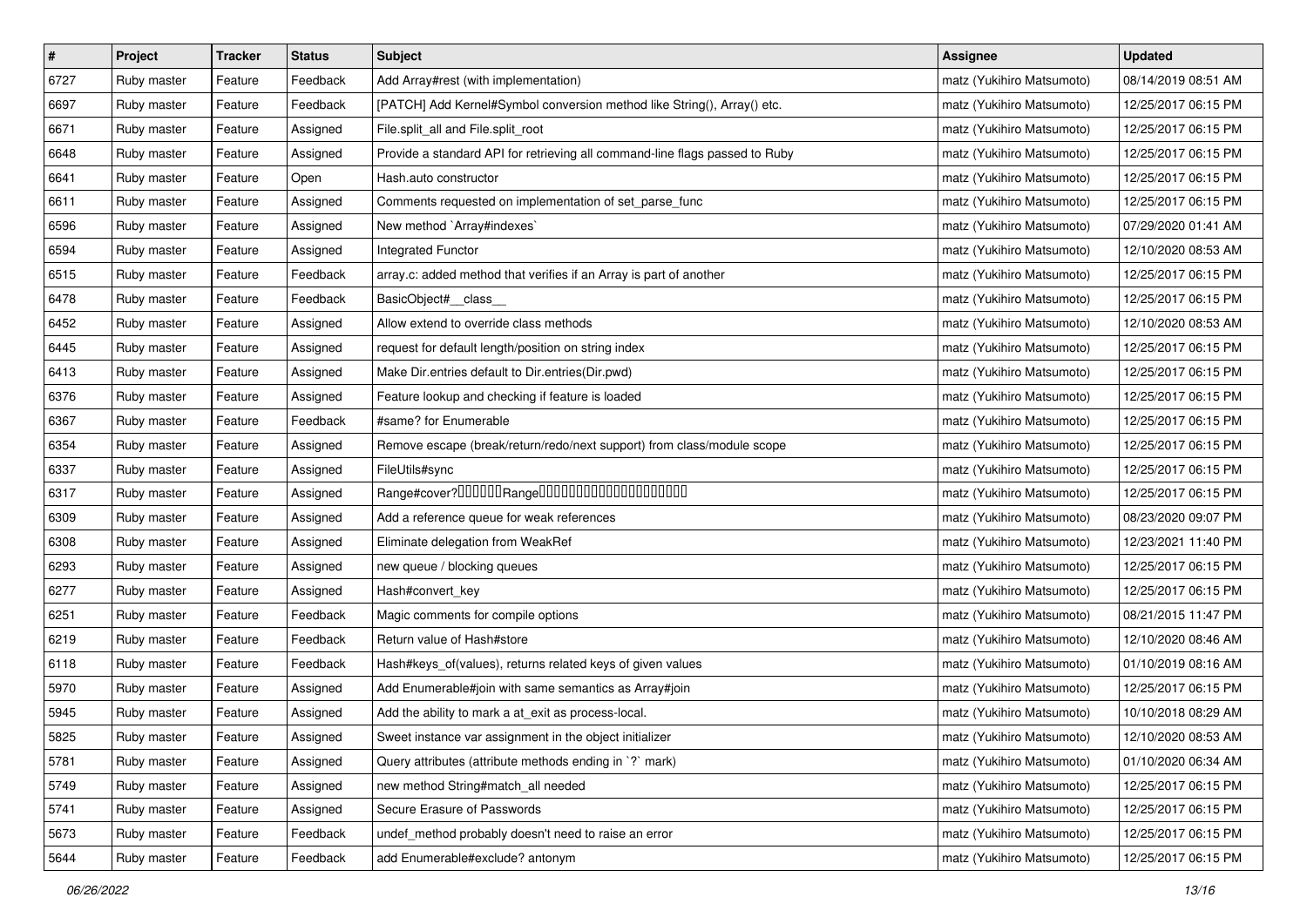| $\vert$ # | Project     | <b>Tracker</b> | <b>Status</b> | <b>Subject</b>                                                                                | <b>Assignee</b>                         | <b>Updated</b>      |
|-----------|-------------|----------------|---------------|-----------------------------------------------------------------------------------------------|-----------------------------------------|---------------------|
| 5643      | Ruby master | Feature        | Assigned      | require/load options and binding option                                                       | matz (Yukihiro Matsumoto)               | 12/25/2017 06:15 PM |
| 5628      | Ruby master | Feature        | Feedback      | Module#basename                                                                               | matz (Yukihiro Matsumoto)               | 08/29/2020 05:01 PM |
| 5582      | Ruby master | Feature        | Assigned      | Allow clone of singleton methods on a BasicObject                                             | matz (Yukihiro Matsumoto)               | 12/25/2017 06:15 PM |
| 5558      | Ruby master | Feature        | Assigned      | String#% strange arity errors                                                                 | matz (Yukihiro Matsumoto)               | 12/25/2017 06:15 PM |
| 5521      | Ruby master | Feature        | Feedback      | Numeric#rational? <sup>[]</sup> Numeric#complex? <sup>[]</sup> Numeric#float? <sup>[10]</sup> | matz (Yukihiro Matsumoto)               | 12/10/2020 08:49 AM |
| 5514      | Ruby master | Feature        | Feedback      | Numeric III quotient I quotrem IIII                                                           | matz (Yukihiro Matsumoto)               | 12/10/2020 08:49 AM |
| 5456      | Ruby master | Feature        | Assigned      | kernel#syscall() should be removed.                                                           | matz (Yukihiro Matsumoto)               | 12/10/2020 08:46 AM |
| 5445      | Ruby master | Feature        | Assigned      | Need RUBYOPT - r before ARGV - r                                                              | matz (Yukihiro Matsumoto)               | 12/25/2017 06:15 PM |
| 5389      | Ruby master | Feature        | Assigned      | New method Enumerator#iterate                                                                 | matz (Yukihiro Matsumoto)               | 12/25/2017 06:15 PM |
| 5129      | Ruby master | Feature        | Assigned      | Create a core class "FileArray" and make "ARGF" its instance                                  | matz (Yukihiro Matsumoto)               | 01/23/2018 02:02 PM |
| 5064      | Ruby master | Feature        | Assigned      | HTTP user-agent class                                                                         | matz (Yukihiro Matsumoto)               | 12/25/2017 06:15 PM |
| 5007      | Ruby master | Feature        | Assigned      | Proc#call_under: Unifying instance_eval and instance_exec                                     | matz (Yukihiro Matsumoto)               | 04/19/2018 07:57 AM |
| 4824      | Ruby master | Feature        | Assigned      | Provide method Kernel#executed?                                                               | matz (Yukihiro Matsumoto)               | 03/05/2018 04:57 AM |
| 4818      | Ruby master | Feature        | Assigned      | Add method marshalable?                                                                       | matz (Yukihiro Matsumoto)               | 12/25/2017 06:15 PM |
| 4592      | Ruby master | Feature        | Assigned      | Tempfile <sup>[1010101011]</sup>                                                              | matz (Yukihiro Matsumoto)               | 12/25/2017 06:14 PM |
| 4539      | Ruby master | Feature        | Assigned      | Array#zip_with                                                                                | matz (Yukihiro Matsumoto)               | 11/28/2019 08:23 AM |
| 4521      | Ruby master | Feature        | Assigned      | NoMethodError#message may take very long to execute                                           | matz (Yukihiro Matsumoto)               | 12/25/2017 06:14 PM |
| 4514      | Ruby master | Feature        | Assigned      | #deep_clone and #deep_dup for Objects                                                         | matz (Yukihiro Matsumoto)               | 12/25/2017 06:14 PM |
| 4264      | Ruby master | Feature        | Feedback      | General type coercion protocol for Ruby                                                       | matz (Yukihiro Matsumoto)               | 12/25/2017 06:14 PM |
| 18439     | Ruby master | Feature        | Open          | Support YJIT for VC++                                                                         | maximecb (Maxime<br>Chevalier-Boisvert) | 01/10/2022 11:29 PM |
| 18677     | Ruby master | Bug            | Assigned      | BigDecimal#power (**) returns FloatDomainError when passing an infinite parameter             | mrkn (Kenta Murata)                     | 04/20/2022 02:04 AM |
| 17339     | Ruby master | Feature        | Assigned      | Semantic grouping with BigDecimal#to_s                                                        | mrkn (Kenta Murata)                     | 12/20/2021 12:39 PM |
| 16350     | Ruby master | Feature        | Assigned      | ArithmeticSequence#member? can result in infinite loop                                        | mrkn (Kenta Murata)                     | 05/29/2020 10:26 PM |
| 14476     | Ruby master | Feature        | Assigned      | Adding same_all? for checking whether all items in an Array are same                          | mrkn (Kenta Murata)                     | 08/28/2020 01:10 PM |
| 10782     | Ruby master | Feature        | Assigned      | Patch: Add constants for BigDecimal for ZERO, ONE, TEN                                        | mrkn (Kenta Murata)                     | 05/21/2015 08:13 AM |
| 8295      | Ruby master | Feature        | Assigned      | Float I Rational IIIIIIIIIIIIIIIIIIII BigDecimal IIIIIIIIII                                   | mrkn (Kenta Murata)                     | 12/25/2017 06:15 PM |
| 7321      | Ruby master | Feature        | Assigned      | Newton.#nsolve 00 2 0000000000                                                                | mrkn (Kenta Murata)                     | 12/25/2017 06:15 PM |
| 6973      | Ruby master | Feature        | Assigned      | Add an #integral? method to Numeric to test for whole-number values                           | mrkn (Kenta Murata)                     | 12/25/2017 06:15 PM |
| 6857      | Ruby master | Feature        | Assigned      | bigdecimal/math BigMath.E/BigMath.exp R. P. Feynman inspired optimization                     | mrkn (Kenta Murata)                     | 12/25/2017 06:15 PM |
| 5522      | Ruby master | Feature        | Feedback      | Numeric#finite? Numeric#infinite? Numeric#nan? 000                                            | mrkn (Kenta Murata)                     | 12/10/2020 08:54 AM |
| 5310      | Ruby master | Feature        | Assigned      | Integral objects                                                                              | mrkn (Kenta Murata)                     | 12/25/2017 06:15 PM |
| 5179      | Ruby master | <b>Bug</b>     | Assigned      | Complex#rationalize and to_r with approximate zeros                                           | mrkn (Kenta Murata)                     | 01/17/2020 03:00 AM |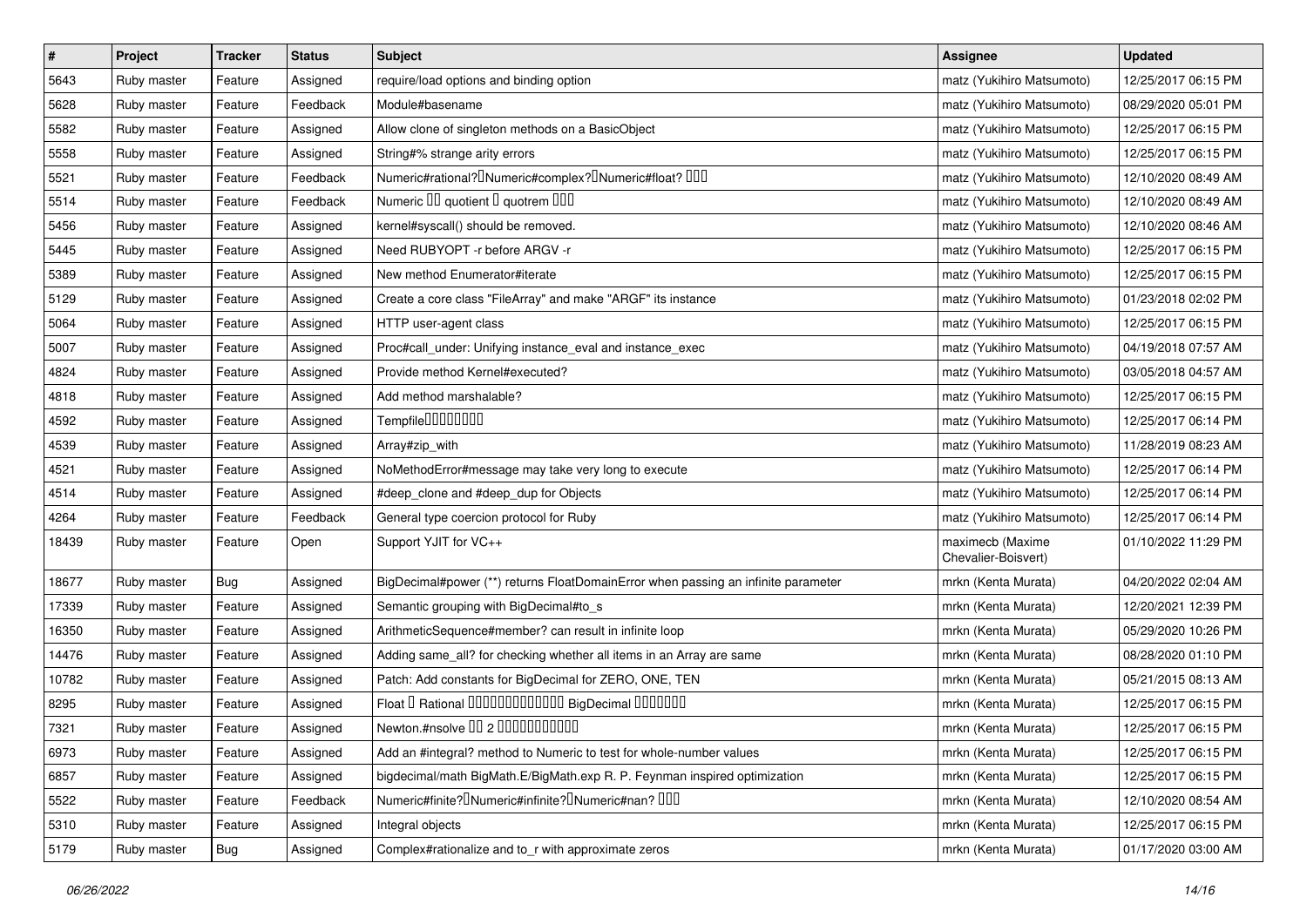| $\pmb{\#}$ | Project     | <b>Tracker</b> | <b>Status</b> | Subject                                                                                                                                | <b>Assignee</b>         | <b>Updated</b>      |
|------------|-------------|----------------|---------------|----------------------------------------------------------------------------------------------------------------------------------------|-------------------------|---------------------|
| 5133       | Ruby master | Feature        | Assigned      | Array#unzip as an alias of Array#transpose                                                                                             | mrkn (Kenta Murata)     | 12/25/2017 06:15 PM |
| 3647       | Ruby master | Feature        | Feedback      | Array#sample(n, replace=false)                                                                                                         | mrkn (Kenta Murata)     | 03/11/2020 02:09 AM |
| 5654       | Ruby master | Feature        | Assigned      | Introduce global lock to avoid concurrent require                                                                                      | nahi (Hiroshi Nakamura) | 12/25/2017 06:15 PM |
| 18371      | Ruby master | Misc           | Assigned      | Release branches (release information in general)                                                                                      | naruse (Yui NARUSE)     | 03/23/2022 10:32 PM |
| 17638      | Ruby master | Feature        | Assigned      | Support backtracing with the libbacktrace library                                                                                      | naruse (Yui NARUSE)     | 03/05/2021 03:40 PM |
| 17111      | Ruby master | Feature        | Assigned      | Improve performance of Net::HTTPHeader#set_form by 40%                                                                                 | naruse (Yui NARUSE)     | 08/10/2020 05:36 AM |
| 16559      | Ruby master | Feature        | Open          | Net::HTTP#request injects "Connection: close" header if #started? is false, wasting HTTP server<br>resources                           | naruse (Yui NARUSE)     | 05/28/2020 07:37 PM |
| 15940      | Ruby master | Feature        | Open          | Coerce symbols internal fstrings in UTF8 rather than ASCII to better share memory with string literals                                 | naruse (Yui NARUSE)     | 07/30/2019 04:17 AM |
| 15931      | Ruby master | Feature        | Open          | encoding for CESU-8                                                                                                                    | naruse (Yui NARUSE)     | 12/20/2019 05:42 AM |
| 15007      | Ruby master | Misc           | Open          | Let all Init_xxx and extension APIs frequently called from init code paths be considered cold                                          | naruse (Yui NARUSE)     | 12/06/2018 11:05 AM |
| 13221      | Ruby master | Feature        | Assigned      | [PATCH] gems/bundled_gems: add "curses" RubyGem                                                                                        | naruse (Yui NARUSE)     | 09/25/2017 06:32 PM |
| 11526      | Ruby master | Bug            | Assigned      | Streaming HTTP requests are not idempotent and should not be retried                                                                   | naruse (Yui NARUSE)     | 07/01/2019 09:16 PM |
| 10628      | Ruby master | Misc           | Open          | Peformance of URI module                                                                                                               | naruse (Yui NARUSE)     | 12/26/2014 04:08 PM |
| 9020       | Ruby master | Feature        | Assigned      | Net::HTTPResponse predicate/query methods                                                                                              | naruse (Yui NARUSE)     | 12/25/2017 06:15 PM |
| 7892       | Ruby master | Bug            | Open          | MIME encoding bug of NKF.nkf                                                                                                           | naruse (Yui NARUSE)     | 12/25/2017 06:15 PM |
| 6265       | Ruby master | Feature        | Assigned      | Remove 'useless' 'concatenation' syntax                                                                                                | naruse (Yui NARUSE)     | 08/10/2016 02:36 AM |
| 5764       | Ruby master | Feature        | Assigned      | Net::HTTP should assume HTTP/0.9 on unexpected responses                                                                               | naruse (Yui NARUSE)     | 07/15/2019 05:06 PM |
| 5461       | Ruby master | Feature        | Assigned      | Add pipelining to Net::HTTP                                                                                                            | naruse (Yui NARUSE)     | 12/25/2017 06:15 PM |
| 3388       | Ruby master | Feature        | Feedback      | regexp support for start_with? and end_with?                                                                                           | naruse (Yui NARUSE)     | 12/25/2017 06:02 PM |
| 18623      | Ruby master | Bug            | Open          | make runnable' does not work                                                                                                           | nobu (Nobuyoshi Nakada) | 03/16/2022 01:28 AM |
| 17662      | Ruby master | Misc           | Assigned      | The heredoc pattern used in tests does not syntax highlight correctly in many editors                                                  | nobu (Nobuyoshi Nakada) | 06/30/2021 12:54 PM |
| 17578      | Ruby master | <b>Bug</b>     | Assigned      | mkmf experimental C++ Support                                                                                                          | nobu (Nobuyoshi Nakada) | 01/27/2021 03:51 AM |
| 16978      | Ruby master | Feature        | Open          | Ruby should not use realpath for FILE                                                                                                  | nobu (Nobuyoshi Nakada) | 04/01/2022 11:30 AM |
| 16836      | Ruby master | Bug            | Assigned      | configure-time LDFLAGS leak into ruby pkg-config file                                                                                  | nobu (Nobuyoshi Nakada) | 08/14/2021 09:10 AM |
| 16747      | Ruby master | Misc           | Assigned      | Repository reorganization request                                                                                                      | nobu (Nobuyoshi Nakada) | 05/22/2020 01:30 PM |
| 16497      | Ruby master | <b>Bug</b>     | Assigned      | StringIO#internal_encoding is broken (more severely in 2.7)                                                                            | nobu (Nobuyoshi Nakada) | 10/26/2021 04:31 PM |
| 16291      | Ruby master | Feature        | Open          | Introduce support for resize in rb_ary_freeze and prefer internal use of rb_ary_freeze and<br>rb_str_freeze for String and Array types | nobu (Nobuyoshi Nakada) | 12/25/2020 02:43 AM |
| 16025      | Ruby master | Misc           | Assigned      | 'st_check_for_sizeof_st_index_t' declared as array with a negative size (emscripten)                                                   | nobu (Nobuyoshi Nakada) | 07/30/2019 11:20 AM |
| 15806      | Ruby master | Misc           | Assigned      | Explicitly initialise encodings on init to remove branches on encoding lookup                                                          | nobu (Nobuyoshi Nakada) | 08/29/2019 04:29 AM |
| 15305      | Ruby master | Feature        | Open          | [PATCH] include/ruby/ruby.h (RB_ALLOCV*): remove GC guard                                                                              | nobu (Nobuyoshi Nakada) | 07/27/2021 11:39 AM |
| 14971      | Ruby master | <b>Bug</b>     | Open          | error: implicit declaration of function 'rb_vm_call0                                                                                   | nobu (Nobuyoshi Nakada) | 09/06/2018 03:53 AM |
| 14692      | Ruby master | Misc           | Open          | Question: Ruby stdlib's Option Parser                                                                                                  | nobu (Nobuyoshi Nakada) | 04/22/2018 05:53 AM |